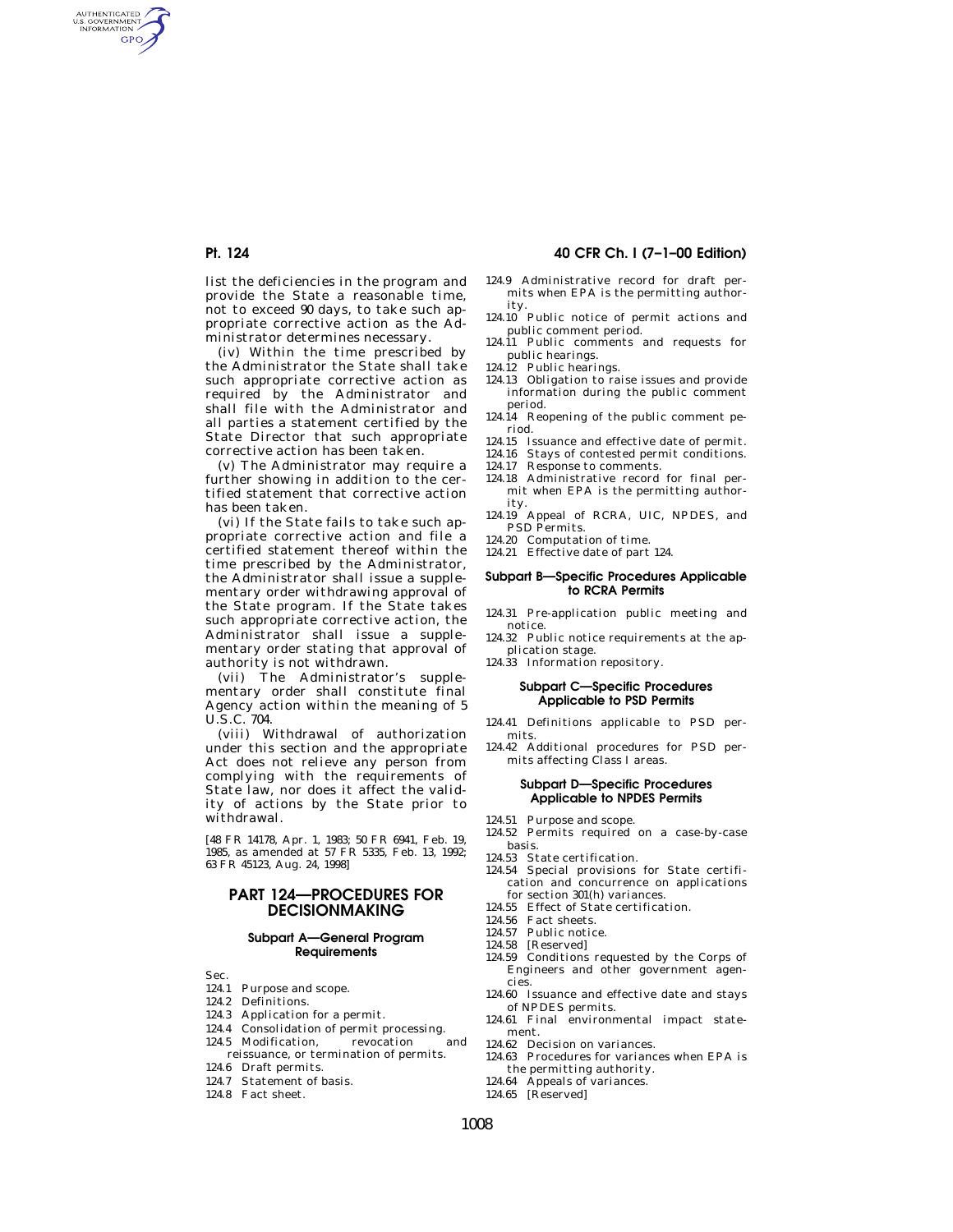124.66 Special procedures for decisions on thermal variances under section 316(a).

AUTHORITY: Resource Conservation and Recovery Act, 42 U.S.C. 6901 *et seq.*; Safe Drinking Water Act, 42 U.S.C. 300f *et seq.*; Clean Water Act, 33 U.S.C. 1251 *et seq.*; Clean Air Act, 42 U.S.C. 7401 *et seq.*

SOURCE: 48 FR 14264, Apr. 1, 1983, unless otherwise noted.

# **Subpart A—General Program Requirements**

## **§ 124.1 Purpose and scope.**

(a) This part contains EPA procedures for issuing, modifying, revoking and reissuing, or terminating all<br>RCRA, UIC, PSD and NPDES "per-RCRA, UIC, PSD and NPDES mits'' (including ''sludge-only'' permits issued pursuant to §122.1(b)(2) of this chapter. The latter kinds of permits are governed by part 270. RCRA interim status and UIC authorization by rule are not ''permits'' and are covered by specific provisions in parts 144, subpart C, and 270. This part also does not apply to permits issued, modified, revoked and reissued or terminated by the Corps of Engineers. Those procedures are specified in 33 CFR parts 320– 327. The procedures of this part also apply to denial of a permit for the active life of a RCRA hazardous waste management facility or unit under §270.29.

(b) Part 124 is organized into four subparts. Subpart A contains general procedural requirements applicable to all permit programs covered by these provisions. Subparts B through D supplement these general provisions with requirements that apply to only one or more of the programs. Subpart A describes the steps EPA will follow in receiving permit applications, preparing draft permits, issuing public notices, inviting public comment and holding public hearings on draft permits. Subpart A also covers assembling an administrative record, responding to comments, issuing a final permit decision, and allowing for administrative appeal of final permit decisions. Subpart B contains specific procedural requirements for RCRA permits. Subpart  $\overline{C}$  contains definitions and specific procedural requirements for PSD permits. Subpart D contains specific procedural requirements for NPDES permits.

(c) Part 124 offers an opportunity for public hearings (see §124.12).

(d) This part is designed to allow permits for a given facility under two or more of the listed programs to be processed separately or together at the choice of the Regional Administrator. This allows EPA to combine the processing of permits only when appropriate, and not necessarily in all cases. The Regional Administrator may consolidate permit processing when the permit applications are submitted, when draft permits are prepared, or when final permit decisions are issued. This part also allows consolidated permits to be subject to a single public hearing under §124.12. Permit applicants may recommend whether or not their applications should be consolidated in any given case.

(e) Certain procedural requirements set forth in part 124 must be adopted by States in order to gain EPA approval to operate RCRA, UIC, NPDES, and 404 permit programs. These requirements are listed in §§123.25 (NPDES), 145.11 (UIC), 233,26 (404), and 271.14 (RCRA) and signaled by the following words at the end of the appropriate part 124 section or paragraph heading: *(applicable to State programs see §§123.25 (NPDES), 145.11 (UIC), 233.26 (404), and 271.14 (RCRA)).* Part 124 does not apply to PSD permits issued by an approved State.

(f) To coordinate decisionmaking when different permits will be issued by EPA and approved State programs, this part allows applications to be jointly processed, joint comment periods and hearings to be held, and final permits to be issued on a cooperative basis whenever EPA and a State agree to take such steps in general or in individual cases. These joint processing agreements may be provided in the Memorandum of Agreement developed under §§123.24 (NPDES), 145.24 (UIC), 233.24 (404), and 271.8 (RCRA).

[48 FR 14264, Apr. 1, 1983, as amended at 54 FR 9607, Mar. 7, 1989; 54 FR 18785, May 2, 1989; 65 FR 30910, May 15, 2000]

## **§ 124.2 Definitions.**

(a) In addition to the definitions given in §§122.2 and 123.2 (NPDES), 501.2 (sludge management), 144.3 and 145.2 (UIC), 233.3 (404), and 270.2 and 271.2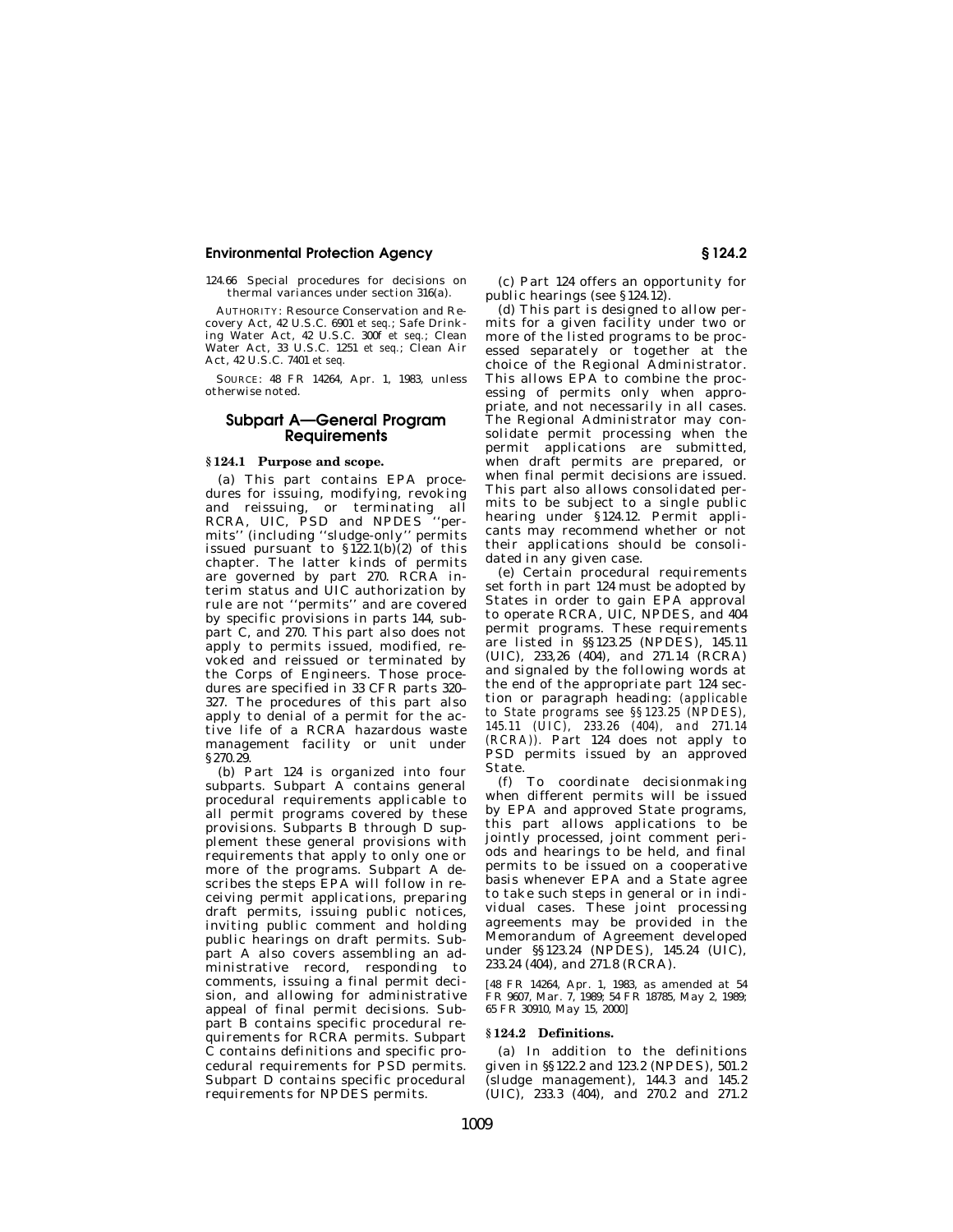(RCRA), the definitions below apply to this part, except for PSD permits which are governed by the definitions in §124.41. Terms not defined in this section have the meaning given by the appropriate Act.

*Administrator* means the Administrator of the U.S. Environmental Protection Agency, or an authorized representative.

*Application* means the EPA standard national forms for applying for a permit, including any additions, revisions or modifications to the forms; or forms approved by EPA for use in ''approved States,'' including any approved modifications or revisions. For RCRA, application also includes the information required by the Director under §§270.14 through 270.29 [contents of Part B of the RCRA application].

*Appropriate Act and regulations* means the Clean Water Act (CWA); the Solid Waste Disposal Act, as amended by the Resource Conservation Recovery Act (RCRA); or Safe Drinking Water Act (SDWA), whichever is applicable; and applicable regulations promulgated under those statutes. In the case of an ''approved State program'' appropriate Act and regulations includes program requirements.

*CWA* means the Clean Water Act (formerly referred to as the Federal Water Pollution Control Act of Federal Pollution Control Act Amendments of 1972) Public Law 92–500, as amended by Public Law 95–217 and Public Law 95–576; 33 U.S.C. 1251 *et seq.*

*Director* means the Regional Administrator, the State director or the Tribal director as the context requires, or an authorized representative. When there is no approved State or Tribal program, and there is an EPA administered program, *Director* means the Regional Administrator. When there is an approved State or Tribal program, ''Director'' normally means the State or Tribal director. In some circumstances, however, EPA retains the authority to take certain actions even when there is an approved State or Tribal program. (For example, when EPA has issued an NPDES permit prior to the approval of a State program, EPA may retain jurisdiction over that permit after program approval; see §123.1) In such cases, the term ''Director'' means the

**§ 124.2 40 CFR Ch. I (7–1–00 Edition)**

Regional Administrator and not the State or Tribal director.

*Draft permit* means a document prepared under §124.6 indicating the Director's tentative decision to issue or deny, modify, revoke and reissue, terminate, or reissue a ''permit.'' A notice of intent to terminate a permit and a notice of intent to deny a permit as discussed in §124.5, are types of ''draft permits.'' A denial of a request for modification, revocation and reissuance or termination, as discussed in §124.5, is not a ''draft permit.'' A ''proposal permit'' is not a ''draft permit.''

*Environmental Appeals Board* shall mean the Board within the Agency described in §1.25(e) of this title. The Administrator delegates authority to the Environmental Appeals Board to issue final decisions in RCRA, PSD, UIC, or NPDES permit appeals filed under this subpart, including informal appeals of denials of requests for modification, revocation and reissuance, or termination of permits under Section 124.5(b). An appeal directed to the Administrator, rather than to the Environmental Appeals Board, will not be considered. This delegation does not preclude the Environmental Appeals .<br>Board from referring an appeal or a motion under this subpart to the Administrator when the Environmental Appeals Board, in its discretion, deems it appropriate to do so. When an appeal or motion is referred to the Administrator by the Environmental Appeals Board, all parties shall be so notified and the rules in this subpart referring to the Environmental Appeals Board shall be interpreted as referring to the Administrator.

*EPA* (''EPA'') means the United States ''Environmental Protection Agency."

*Facility or activity* means any ''HWM facility,'' UIC ''injection well,'' NPDES 'point source'' or "treatment works treating domestic sewage'' or State 404 dredge or fill activity, or any other facility or activity (including land or appurtenances thereto) that is subject to regulation under the RCRA, UIC, NPDES, or 404 programs.

*Federal Indian reservation* (in the case of NPDES) means all land within the limits of any Indian reservation under the jurisdiction of the United States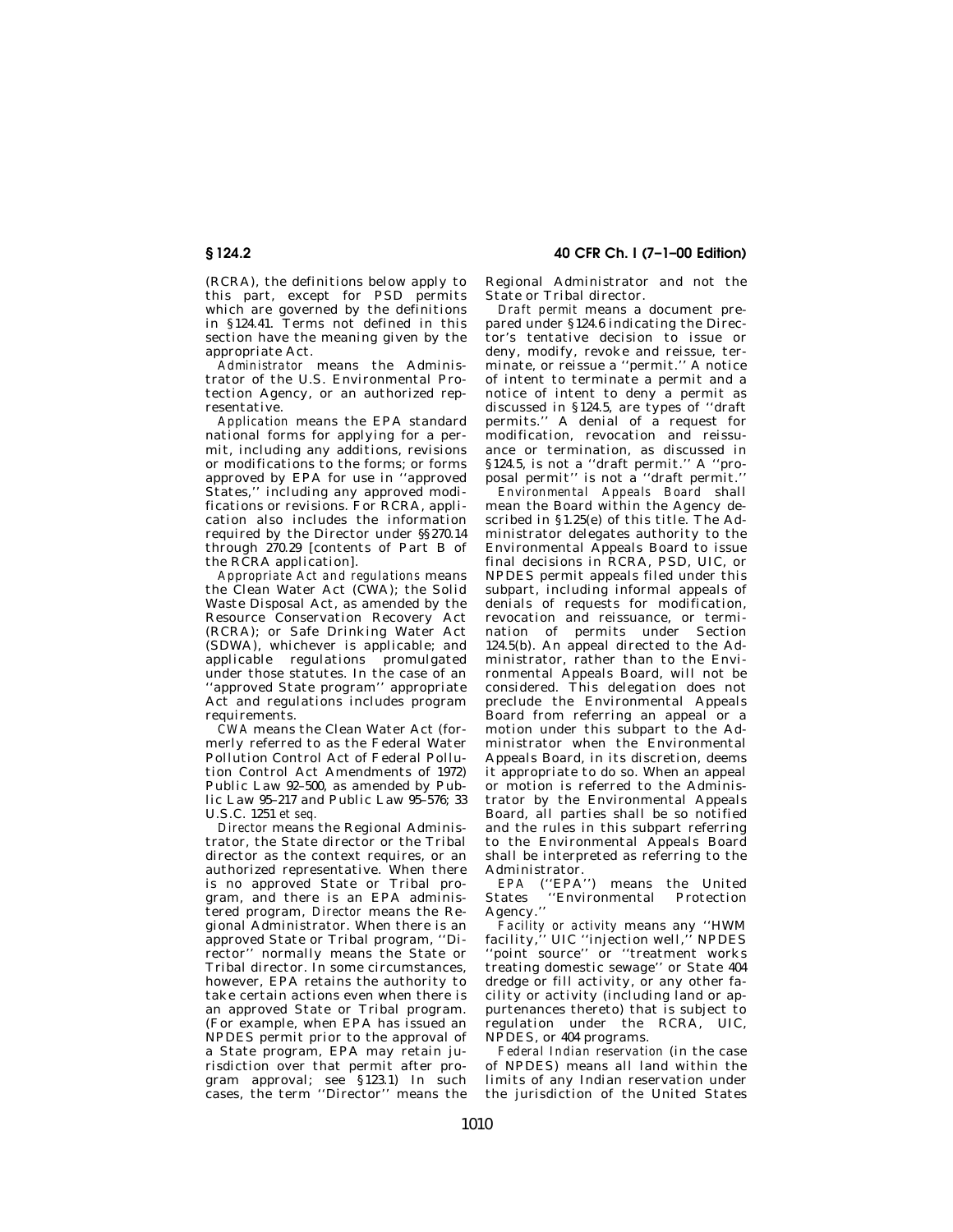Government, notwithstanding the issuance of any patent, and including rights-of-way running through the reservation.

*General permit* (NPDES and 404) means an NPDES or 404 ''permit'' authorizing a category of discharges or activities under the CWA within a geographical area. For NPDES, a general permit means a permit issued under §122.28. For 404, a general permit means a permit issued under §233.37.

*Indian Tribe* means (in the case of UIC) any Indian Tribe having a federally recognized governing body carrying out substantial governmental duties and powers over a defined area. For the NPDES program, the term ''Indian Tribe'' means any Indian Tribe, band, group, or community recognized by the Secretary of the Interior and exercising governmental authority over a Federal Indian reservation.

*Interstate agency* means an agency of two or more States established by or under an agreement or compact approved by the Congress, or any other agency of two or more States having substantial powers or duties pertaining to the control of pollution as determined and approved by the Administrator under the ''appropriate Act and regulations.''

*Major facility* means any RCRA, UIC, NPDES, or  $404$  "facility or activity" classified as such by the Regional Administrator, or, in the case of ''approved State programs,'' the Regional Administrator in conjunction with the State Director.

*Owner or operator* means owner or operator of any "facility or activity subject to regulation under the RCRA, UIC, NPDES, or 404 programs.

*Permit* means an authorization, license, or equivalent control document issued by EPA or an ''approved State'' to implement the requirements of this part and parts 122, 123, 144, 145, 233, 270, and 271. ''Permit'' includes RCRA ''permit by rule'' (§270.60), UIC area permit (§144.33), NPDES or 404 ''general permit'' (§§270.61, 144.34, and 233.38). Permit does not include RCRA interim status (§270.70), UIC authorization by rule (§144.21), or any permit which has not yet been the subject of final agency action, such as a ''draft permit'' or a ''proposed permit.''

*Person* means an individual, association, partnership, corporation, municipality, State, Federal, or Tribal agency, or an agency or employee thereof.

*RCRA* means the Solid Waste Disposal Act as amended by the Resource Conservation and Recovery Act of 1976 (Pub. L. 94–580, as amended by Pub. L. 95–609, 42 U.S.C. 6901 *et seq*).

*Regional Administrator* means the Regional Administrator of the appropriate Regional Office of the Environmental Protection Agency or the authorized representative of the Regional Administrator.

*Schedule of compliance* means a schedule of remedial measures included in a ''permit,'' including an enforceable sequence of interim requirements (for example, actions, operations, or milestone events) leading to compliance with the ''appropriate Act and regulations.''

*SDWA* means the Safe Drinking Water Act (Pub. L. 95–523, as amended by Pub. L. 95–1900; 42 U.S.C. 300f *et seq*).

*Section 404 program or State 404 program or 404* means an ''approved State program'' to regulate the ''discharge of dredged material'' and the ''discharge of fill material'' under section 404 of the Clean Water Act in ''State regulated waters.

*Site* means the land or water area where any "facility or activity" is physically located or conducted, including adjacent land used in connection with the facility or activity.

*State* means one of the States of the United States, the District of Columbia, the Commonwealth of Puerto Rico, the Virgin Islands, Guam, American Samoa, the Trust Territory of the Pacific Islands (except in the case of RCRA), the Commonwealth of the Northern Mariana Islands, or an Indian Tribe that meets the statutory criteria which authorize EPA to treat the Tribe in a manner similar to that in which it treats a State (except in the case of RCRA).

*State Director* means the chief administrative officer of any State, interstate, or Tribal agency operating an approved program, or the delegated representative of the State director. If the responsibility is divided among two or more States, interstate, or Tribal agencies, ''State Director'' means the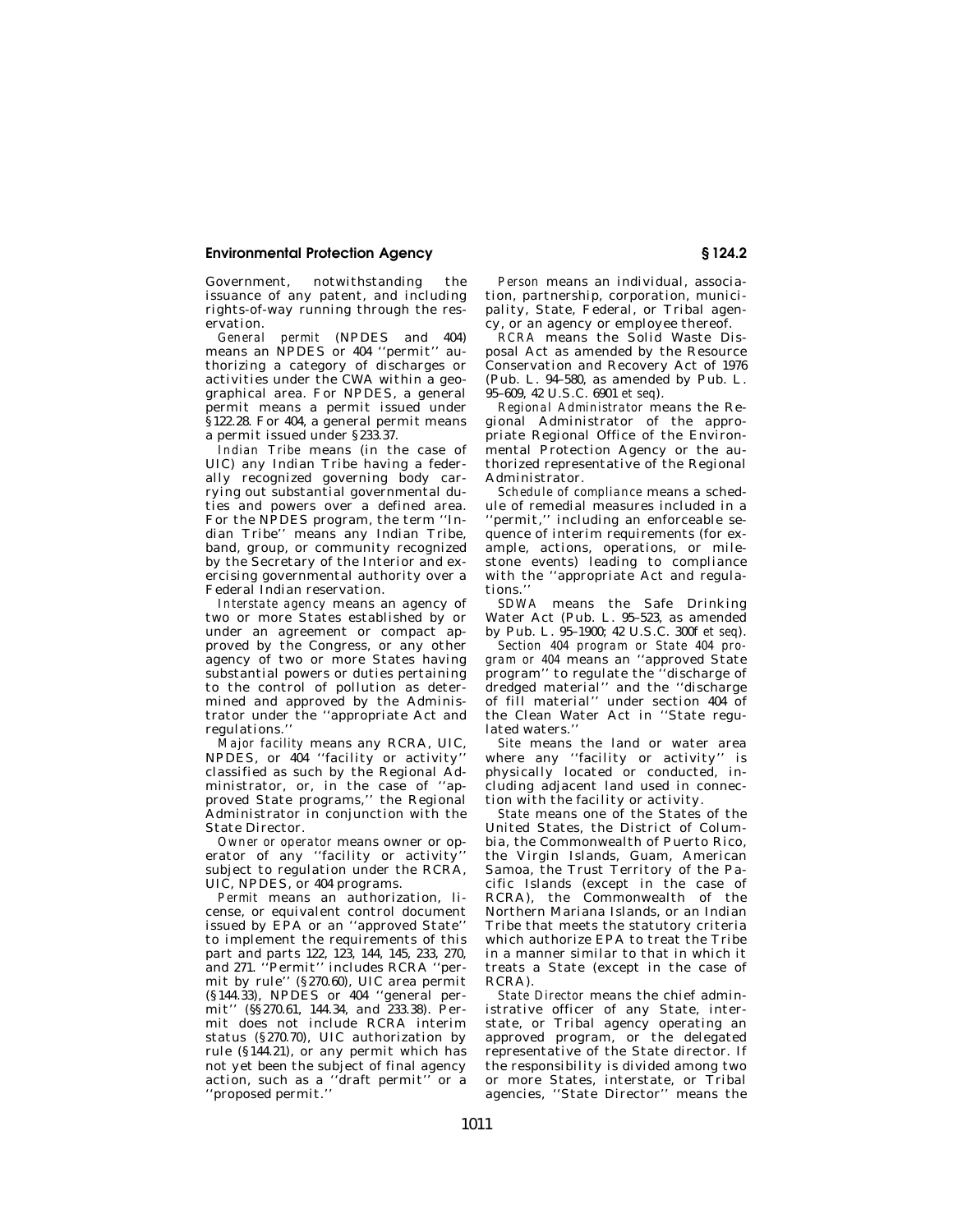chief administrative officer of the State, interstate, or Tribal agency authorized to perform the particular procedure or function to which reference is made.

*State Director* means the chief administrative officer of any State or interstate agency operating an ''approved program,'' or the delegated representative of the state Director. If responsibility is divided among two or more State or interstate agencies, ''State Director'' means the chief administrative officer of the State or interstate agency authorized to perform the particular procedure or function to which reference is made.

*UIC* means the Underground Injection Control program under Part C of the Safe Drinking Water Act, including an ''approved program.''

(b) For the purposes of part 124, the term *Director* means the State Director or Regional Administrator and is used when the accompanying provision is required of EPA-administered programs and of State programs under §§123.25 (NPDES), 145.11 (UIC), 233.26 (404), and 271.14 (RCRA). The term *Regional Administrator* is used when the accompanying provision applies exclusively to EPA-issued permits and is not applicable to State programs under these sections. While States are not required to implement these latter provisions, they are not precluded from doing so, notwithstanding use of the term ''Regional Administrator.''

[48 FR 14264, Apr. 1, 1983; 48 FR 30115, June 30, 1983, as amended at 49 FR 25981, June 25, 1984; 53 FR 37410, Sept. 26, 1988; 54 FR 18785, May 2, 1989; 57 FR 5335, Feb. 13, 1992; 57 FR 60129, Dec. 18, 1992; 58 FR 67983, Dec. 22, 1993; 59 FR 64343, Dec. 14, 1994; 65 FR 30910, May 15, 2000]

### **§ 124.3 Application for a permit.**

(a) *Applicable to State programs, see §§123.25 (NPDES), 145.11 (UIC), 233.26 (404), and 271.14 (RCRA).* (1) Any person who requires a permit under the RCRA, UIC, NPDES, or PSD programs shall complete, sign, and submit to the Director an application for each permit required under §§270.1 (RCRA), 144.1 (UIC), 40 CFR 52.21 (PSD), and 122.1 (NPDES). Applications are not required for RCRA permits by rule (§270.60), underground injections authorized by rules (§§144.21 through 144.26), NPDES

**§ 124.3 40 CFR Ch. I (7–1–00 Edition)**

general permits (§122.28) and 404 general permits (§233.37).

(2) The Director shall not begin the processing of a permit until the applicant has fully complied with the application requirements for that permit. See §§270.10, 270.13 (RCRA), 144.31 (UIC), 40 CFR 52.21 (PSD), and 122.21 (NPDES).

(3) Permit applications (except for PSD permits) must comply with the signature and certification requirements of  $\$  122.22 (NPDES), 144.32 (UIC). 233.6 (404), and 270.11 (RCRA).

(b) [Reserved]

(c) The Regional Administrator shall review for completeness every application for an EPA-issued permit. Each application for an EPA-issued permit submitted by a new HWM facility, a new UIC injection well, a major PSD stationary source or major PSD modification, or an NPDES new source or NPDES new discharger should be reviewed for completeness by the Regional Administrator within 30 days of its receipt. Each application for an EPA-issued permit submitted by an existing HWM facility (both Parts A and B of the application), existing injection well or existing NPDES source or sludge-only facility should be reviewed for completeness within 60 days of receipt. Upon completing the review, the Regional Administrator shall notify the applicant in writing whether the application is complete. If the application is incomplete, the Regional Administrator shall list the information necessary to make the application complete. When the application is for an existing HWM facility, an existing UIC injection well or an existing NPDES source or ''sludge-only facility'' the Regional Administrator shall specify in the notice of deficiency a date for submitting the necessary information. The Regional Administrator shall notify the applicant that the application is complete upon receiving this information. After the application is completed, the Regional Administrator may request additional information from an applicant but only when necessary to clarify, modify, or supplement previously submitted material. Requests for such additional information will not render an application incomplete.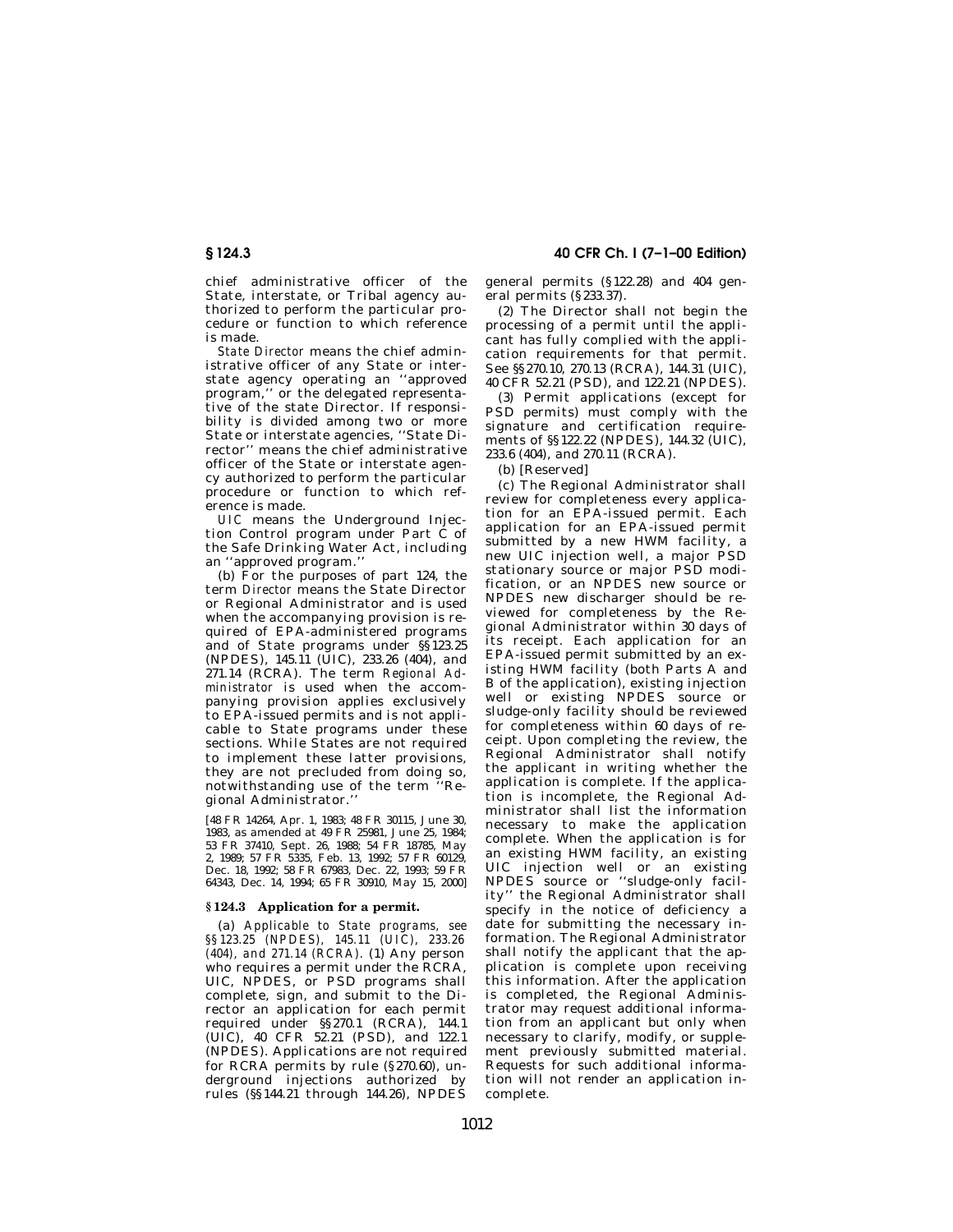(d) If an applicant fails or refuses to correct deficiencies in the application, the permit may be denied and appropriate enforcement actions may be .<br>taken under the applicable statutory provision including RCRA section 3008, SDWA sections 1423 and 1424, CAA section 167, and CWA sections 308, 309, 402(h), and 402(k).

(e) If the Regional Administrator decides that a site visit is necessary for any reason in conjunction with the processing of an application, he or she shall notify the applicant and a date shall be scheduled.

(f) The effective date of an application is the date on which the Regional Administrator notifies the applicant that the application is complete as provided in paragraph (c) of this section.

(g) For each application from a major new HWM facility, major new UIC injection well, major NPDES new source, major NPDES new discharger, or a permit to be issued under provisions of §122.28(c), the Regional Administrator shall, no later than the effective date of the application, prepare and mail to the applicant a project decision schedule. (This paragraph does not apply to PSD permits.) The schedule shall specify target dates by which the Regional Administrator intends to:

(1) Prepare a draft permit;

(2) Give public notice;

(3) Complete the public comment period, including any public hearing; and

(4) Issue a final permit.

(Clean Water Act (33 U.S.C. 1251 *et seq.*), Safe Drinking Water Act (42 U.S.C. 300f *et seq.*), Clean Air Act (42 U.S.C. 7401 *et seq.*), Resource Conservation and Recovery Act (42 U.S.C. 6901 *et seq.*))

[48 FR 14264, Apr. 1, 1983, as amended at 48 FR 39620, Sept. 1, 1983; 54 FR 18785, May 2, 1989; 65 FR 30910, May 15, 2000]

### **§ 124.4 Consolidation of permit processing.**

(a)(1) Whenever a facility or activity requires a permit under more than one statute covered by these regulations, processing of two or more applications for those permits may be consolidated. The first step in consolidation is to prepare each draft permit at the same time.

(2) Whenever draft permits are prepared at the same time, the statements of basis (required under §124.7 for EPAissued permits only) or fact sheets (§124.8), administrative records (required under §124.9 for EPA-issued permits only), public comment periods (§124.10), and any public hearings (§124.12) on those permits should also be consolidated. The final permits may be issued together. They need not be issued together if in the judgment of the Regional Administrator or State Director(s), joint processing would result in unreasonable delay in the issuance of one or more permits.

(b) Whenever an existing facility or activity requires additional permits under one or more of the statutes covered by these regulations, the permitting authority may coordinate the expiration date(s) of the new permit(s) with the expiration date(s) of the existing permit(s) so that all permits expire simultaneously. Processing of the subsequent applications for renewal permits may then be consolidated.

(c) Processing of permit applications under paragraph (a) or (b) of this section may be consolidated as follows:

(1) The Director may consolidate permit processing at his or her discretion whenever a facility or activity requires all permits either from EPA or from an approved State.

(2) The Regional Administrator and the State Director(s) may agree to consolidate draft permits whenever a facility or activity requires permits from both EPA and an approved State.

(3) Permit applicants may recommend whether or not the processing of their applications should be consolidated.

(d) [Reserved]

(e) Except with the written consent of the permit applicant, the Regional Administrator shall not consolidate processing a PSD permit with any other permit under paragraph (a) or (b) of this section when to do so would delay issuance of the PSD permit more than one year from the effective date of the application under §124.3(f).

[48 FR 14264, Apr. 1, 1983, as amended at 65 FR 30910, May 15, 2000]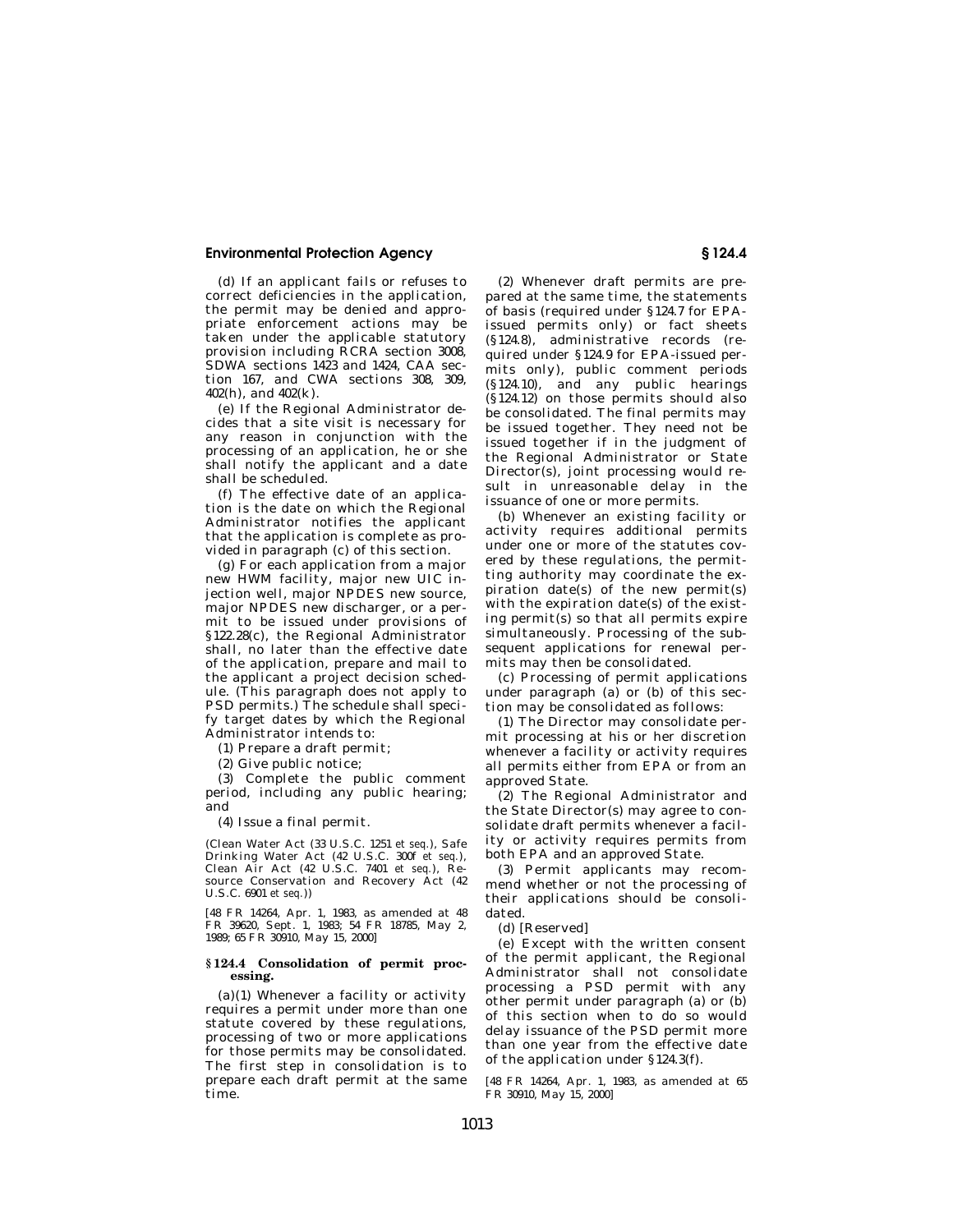#### **§ 124.5 Modification, revocation and reissuance, or termination of permits.**

(a) *(Applicable to State programs, see §§123.25 (NPDES), 145.11 (UIC), 233.26 (404), and 271.14 (RCRA)).* Permits (other than PSD permits) may be modified, revoked and reissued, or terminated either at the request of any interested person (including the permittee) or upon the Director's initiative. However, permits may only be modified, revoked and reissued, or terminated for the reasons specified in §122.62 or §122.64 (NPDES), 144.39 or 144.40 (UIC), 233.14 or 233.15 (404), and 270.41 or 270.43 (RCRA). All requests shall be in writing and shall contain facts or reasons supporting the request.

(b) If the Director decides the request is not justified, he or she shall send the requester a brief written response giving a reason for the decision. Denials of requests for modification, revocation and reissuance, or termination are not subject to public notice, comment, or hearings. Denials by the Regional Administrator may be informally appealed to the Environmental Appeals Board by a letter briefly setting forth the relevant facts. The Environmental Appeals Board may direct the Regional Administrator to begin modification, revocation and reissuance, or termination proceedings under paragraph (c) of this section. The appeal shall be considered denied if the Environmental Appeals Board takes no action on the letter within 60 days after receiving it. This informal appeal is, under 5 U.S.C. 704, a prerequisite to seeking judicial review of EPA action in denying a request for modification, revocation and reissuance, or termination.

(c) *(Applicable to State programs, see §§123.25 (NPDES), 145.11 (UIC), 233.26 (404), and 271.14 (RCRA)).* (1) If the Director tentatively decides to modify or revoke and reissue a permit under §§122.62 (NPDES), 144.39 (UIC), 233.14 (404), or 270.41 or 270.42(c) (RCRA), he or she shall prepare a draft permit under §124.6 incorporating the proposed changes. The Director may request additional information and, in the case of a modified permit, may require the submission of an updated application. In the case of revoked and reissued per-

**§ 124.5 40 CFR Ch. I (7–1–00 Edition)**

mits, the Director shall require the submission of a new application.

(2) In a permit modification under this section, only those conditions to be modified shall be reopened when a new draft permit is prepared. All other aspects of the existing permit shall remain in effect for the duration of the unmodified permit. When a permit is revoked and reissued under this section, the entire permit is reopened just as if the permit had expired and was being reissued. During any revocation and reissuance proceeding the permittee shall comply with all conditions of the existing permit until a new final permit is reissued.

(3) ''Minor modifications'' as defined in §§122.63 (NPDES), 144.41 (UIC), and 233.16 (404), and ''Classes 1 and 2 modifications'' as defined in §270.42 (a) and (b) (RCRA) are not subject to the requirements of this section.

(d) *(Applicable to State programs, see §§123.25 (NPDES) of this chapter, 145.11 (UIC) of this chapter, and 271.14 (RCRA) of this chapter).* (1) If the Director tentatively decides to terminate: A permit under §144.40 (UIC) of this chapter, a permit under §§122.64(a) (NPDES) of this chapter or 270.43 (RCRA) of this chapter (for EPA-issued NPDES permits, only at the request of the permittee), or a permit under §122.64(b) (NPDES) of this chapter where the permittee objects, he or she shall issue a notice of intent to terminate. A notice of intent to terminate is a type of draft permit which follows the same procedures as any draft permit prepared under §124.6 of this chapter.

(2) For EPA-issued NPDES or RCRA permits, if the Director tentatively decides to terminate a permit under §122.64(a) (NPDES) of this chapter, other than at the request of the permittee, or decides to conduct a hearing under section 3008 of RCRA in connection with the termination of a RCRA permit, he or she shall prepare a complaint under 40 CFR 22.13 and 22.44 of this chapter. Such termination of NPDES and RCRA permits shall be subject to the procedures of part 22 of this chapter.

(3) In the case of EPA-issued permits, a notice of intent to terminate or a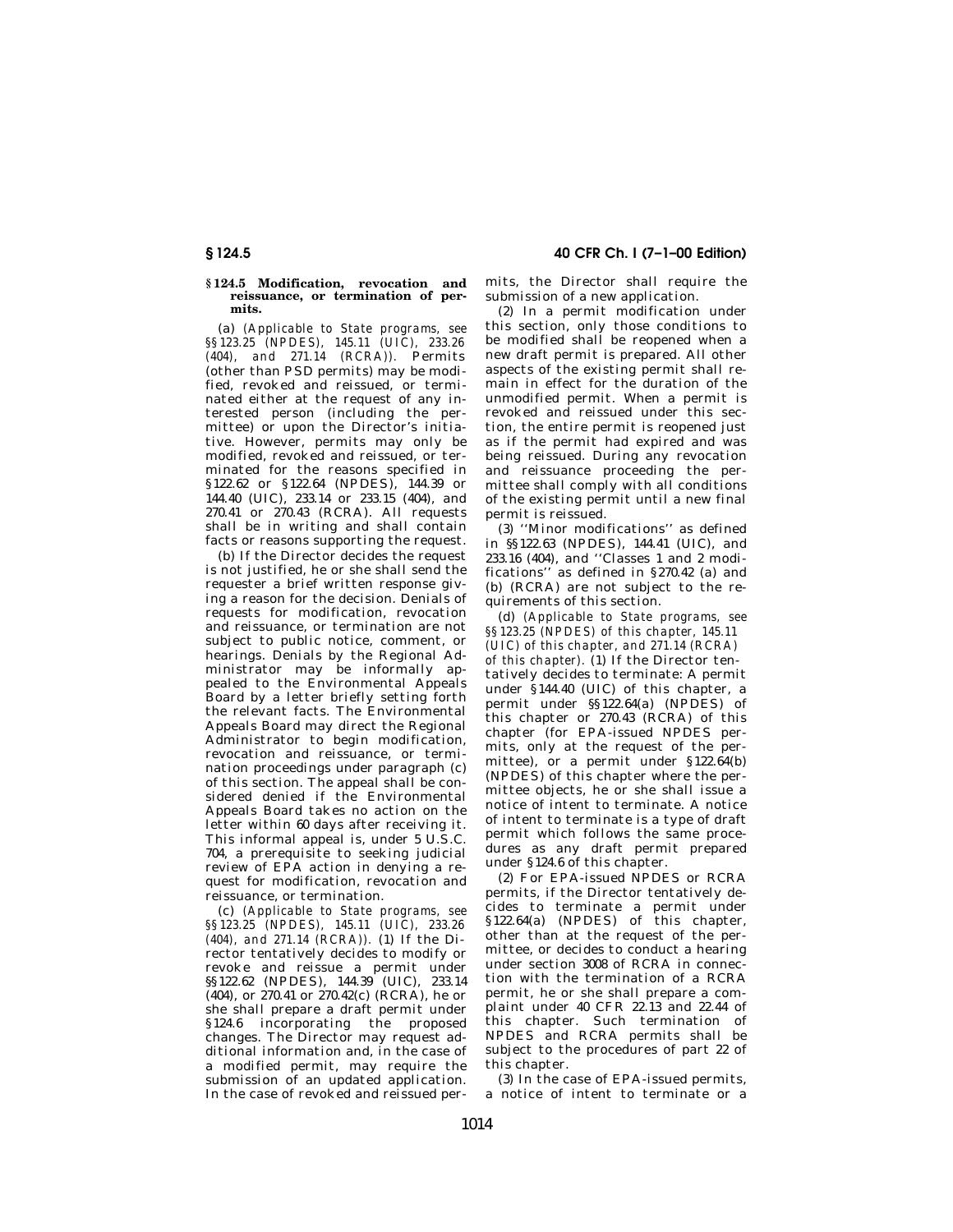complaint shall not be issued if the Regional Administrator and the permittee agree to termination in the course of transferring permit responsibility to an approved State under §§123.24(b)(1) (NPDES) of this chapter,  $145.25(b)(1)$  (UIC) of this chapter, 271.8(b)(6) (RCRA) of this chapter, or 501.14(b)(1) (sludge) of this chapter. In addition, termination of an NPDES permit for cause pursuant to §122.64 of this chapter may be accomplished by providing written notice to the permittee, unless the permittee objects.

(e) When EPA is the permitting authority, all draft permits (including notices of intent to terminate) prepared under this section shall be based on the administrative record as defined in §124.9.

(f) *(Applicable to State programs, see §233.26 (404)).* Any request by the permittee for modification to an existing 404 permit (other than a request for a minor modification as defined in §233.16 (404)) shall be treated as a permit application and shall be processed in accordance with all requirements of §124.3.

(g)(1) (Reserved for PSD Modification Provisions).

(2) PSD permits may be terminated only by rescission under §52.21(w) or by automatic expiration under §52.21(r). Applications for rescission shall be precessed under §52.21(w) and are not subject to this part.

[48 FR 14264, Apr. 1, 1983, as amended at 53 FR 37934, Sept. 28, 1988; 54 FR 18785, May 2, 1989; 57 FR 60129, Dec. 18, 1992; 65 FR 30910, May 15, 2000]

## **§ 124.6 Draft permits.**

(a) *(Applicable to State programs, see §§123.25 (NPDES), 145.11 (UIC), 233.26 (404), and 271.14 (RCRA).)* Once an application is complete, the Director shall tentatively decide whether to prepare a draft permit (except in the case of State section 404 permits for which no draft permit is required under §233.39) or to deny the application.

(b) If the Director tentatively decides to deny the permit application, he or she shall issue a notice of intent to deny. A notice of intent to deny the permit application is a type of draft permit which follows the same procedures as any draft permit prepared

under this section. See §124.6(e). If the Director's final decision (§124.15) is that the tentative decision to deny the permit application was incorrect, he or she shall withdraw the notice of intent to deny and proceed to prepare a draft permit under paragraph (d) of this section.

(c) *(Applicable to State programs, see §§123.25 (NPDES) and 233.26 (404).)* If the Director tentatively decides to issue an NPDES or 404 general permit, he or she shall prepare a draft general permit under paragraph (d) of this section.

(d) *(Applicable to State programs, see §§123.25 (NPDES), 145.11 (UIC), 233.26 (404), and 271.14 (RCRA).)* If the Director decides to prepare a draft permit, he or she shall prepare a draft permit that contains the following information:

(1) All conditions under §§122.41 and 122.43 (NPDES), 144.51 and 144.42 (UIC, 233.7 and 233.8 (404, or 270.30 and 270.32 (RCRA) (except for PSD permits)));

(2) All compliance schedules under §§122.47 (NPDES), 144.53 (UIC), 233.10 (404), or 270.33 (RCRA) (except for PSD permits);

(3) All monitoring requirements under §§122.48 (NPDES), 144.54 (UIC), 233.11 (404), or 270.31 (RCRA) (except for PSD permits); and

 $(4)$  For:

(i) RCRA permits, standards for treatment, storage, and/or disposal and other permit conditions under §270.30;

(ii) UIC permits, permit conditions under §144.52;

(iii) PSD permits, permit conditions under 40 CFR §52.21;

(iv) 404 permits, permit conditions under §§233.7 and 233.8;

(v) NPDES permits, effluent limitations, standards, prohibitions, standards for sewage sludge use or disposal, and conditions under §§122.41, 122.42, and 122.44, including when applicable any conditions certified by  $\overrightarrow{a}$  State agency under §124.55, and all variances that are to be included under §124.63.

(e) *(Applicable to State programs, see §§123.25 (NPDES), 145.11 (UIC), 233.26 (404), and 271.14 (RCRA).)* All draft permits prepared by EPA under this section shall be accompanied by a statement of basis (§124.7) or fact sheet (§124.8), and shall be based on the administrative record (§124.9), publicly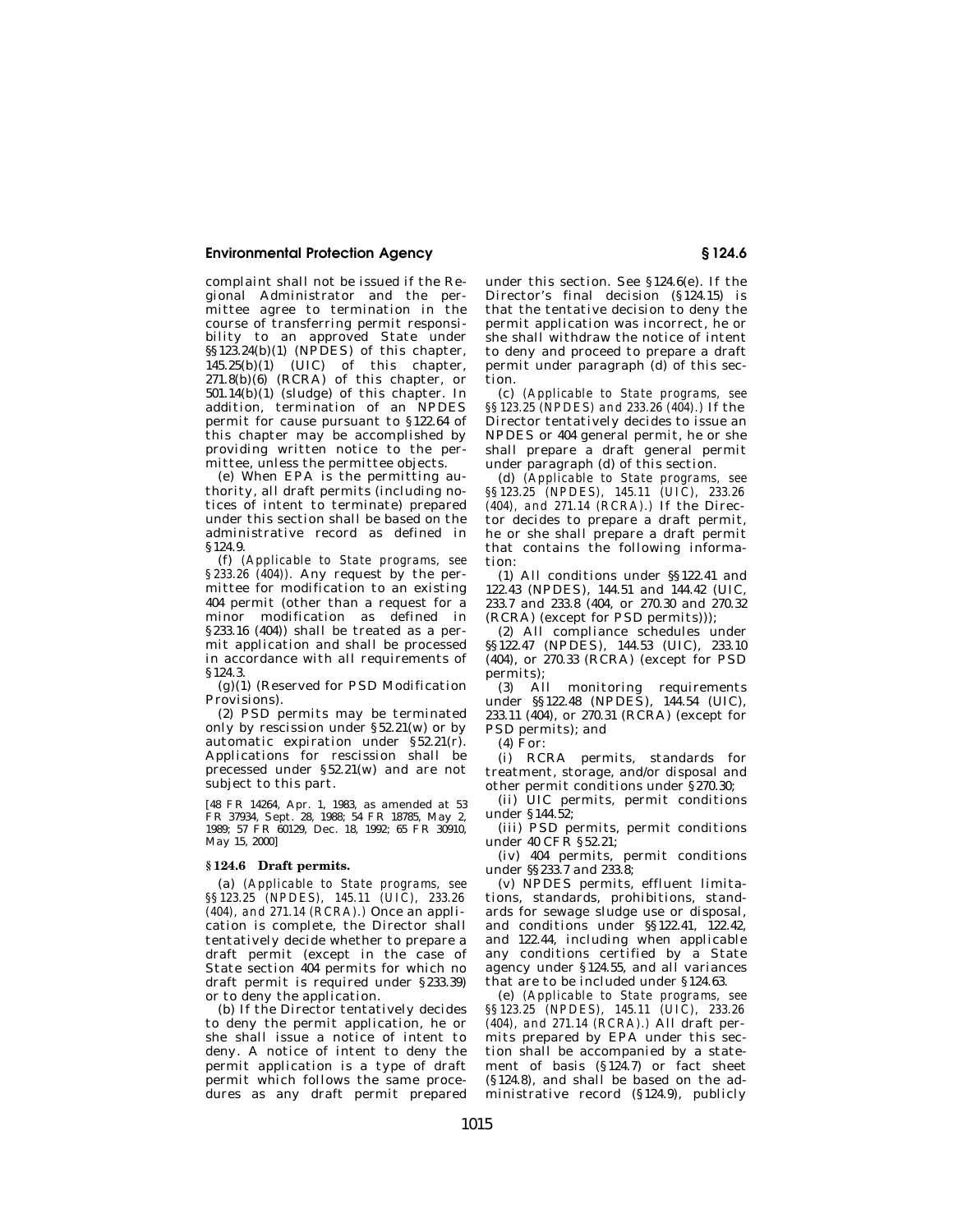**§ 124.7 40 CFR Ch. I (7–1–00 Edition)**

noticed (§124.10) and made available for public comment (§124.11). The Regional Administrator shall give notice of opportunity for a public hearing  $(§ 124.12)$ , issue a final decision (§124.15) and respond to comments (§124.17). For RCRA, UIC or PSD permits, an appeal may be taken under §124.19 and, for NPDES permits, an appeal may be taken under §124.74. Draft permits prepared by a State shall be accompanied by a fact sheet if required under §124.8.

[48 FR 14264, Apr. 1, 1983, as amended at 54 FR 18785, May 2, 1989; 65 FR 30910, May 15, 2000]

#### **§ 124.7 Statement of basis.**

EPA shall prepare a statement of basis for every draft permit for which a fact sheet under §124.8 is not prepared. The statement of basis shall briefly describe the derivation of the conditions of the draft permit and the reasons for them or, in the case of notices of intent to deny or terminate, reasons supporting the tentative decision. The statement of basis shall be sent to the applicant and, on request, to any other person.

## **§ 124.8 Fact sheet.**

*(Applicable to State programs, see §§123.25 (NPDES), 145.11 (UIC), 233.26 (404), and 271.14 (RCRA).)*

(a) A fact sheet shall be prepared for every draft permit for a major HWM, UIC, 404, or NPDES facility or activity, for every Class I sludge management facility, for every 404 and NPDES general permit (§§237.37 and 122.28), for every NPDES draft permit that incorporates a variance or requires an explanation under §124.56(b), for every draft permit that includes a sewage sludge land application plan under 40 CFR  $501.15(a)(2)(ix)$ , and for every draft permit which the Director finds is the subject of wide-spread public interest or raises major issues. The fact sheet shall briefly set forth the principal facts and the significant factual, legal, methodological and policy questions considered in preparing the draft permit. The Director shall send this fact sheet to the applicant and, on request, to any other person.

(b) The fact sheet shall include, when applicable:

(1) A brief description of the type of facility or activity which is the subject of the draft permit;

(2) The type and quantity of wastes, fluids, or pollutants which are proposed to be or are being treated, stored, disposed of, injected, emitted, or discharged.

(3) For a PSD permit, the degree of increment consumption expected to result from operation of the facility or activity.

(4) A brief summary of the basis for the draft permit conditions including references to applicable statutory or regulatory provisions and appropriate supporting references to the administrative record required by §124.9 (for EPA-issued permits);

(5) Reasons why any requested variances or alternatives to required standards do or do not appear justified;

(6) A description of the procedures for reaching a final decision on the draft permit including:

(i) The beginning and ending dates of the comment period under §124.10 and the address where comments will be received;

(ii) Procedures for requesting a hearing and the nature of that hearing; and

(iii) Any other procedures by which the public may participate in the final decision.

(7) Name and telephone number of a person to contact for additional information.

(8) For NPDES permits, provisions satisfying the requirements of §124.56.

(9) Justification for waiver of any application requirements under §122.21(j) or (q) of this chapter.

[48 FR 14264, Apr. 1, 1983, as amended at 54 FR 18786, May 2, 1989; 64 FR 42470, Aug. 4, 1999]

#### **§ 124.9 Administrative record for draft permits when EPA is the permitting authority.**

(a) The provisions of a draft permit prepared by EPA under §124.6 shall be based on the administrative record defined in this section.

(b) For preparing a draft permit under §124.6, the record shall consist of:

(1) The application, if required, and any supporting data furnished by the applicant;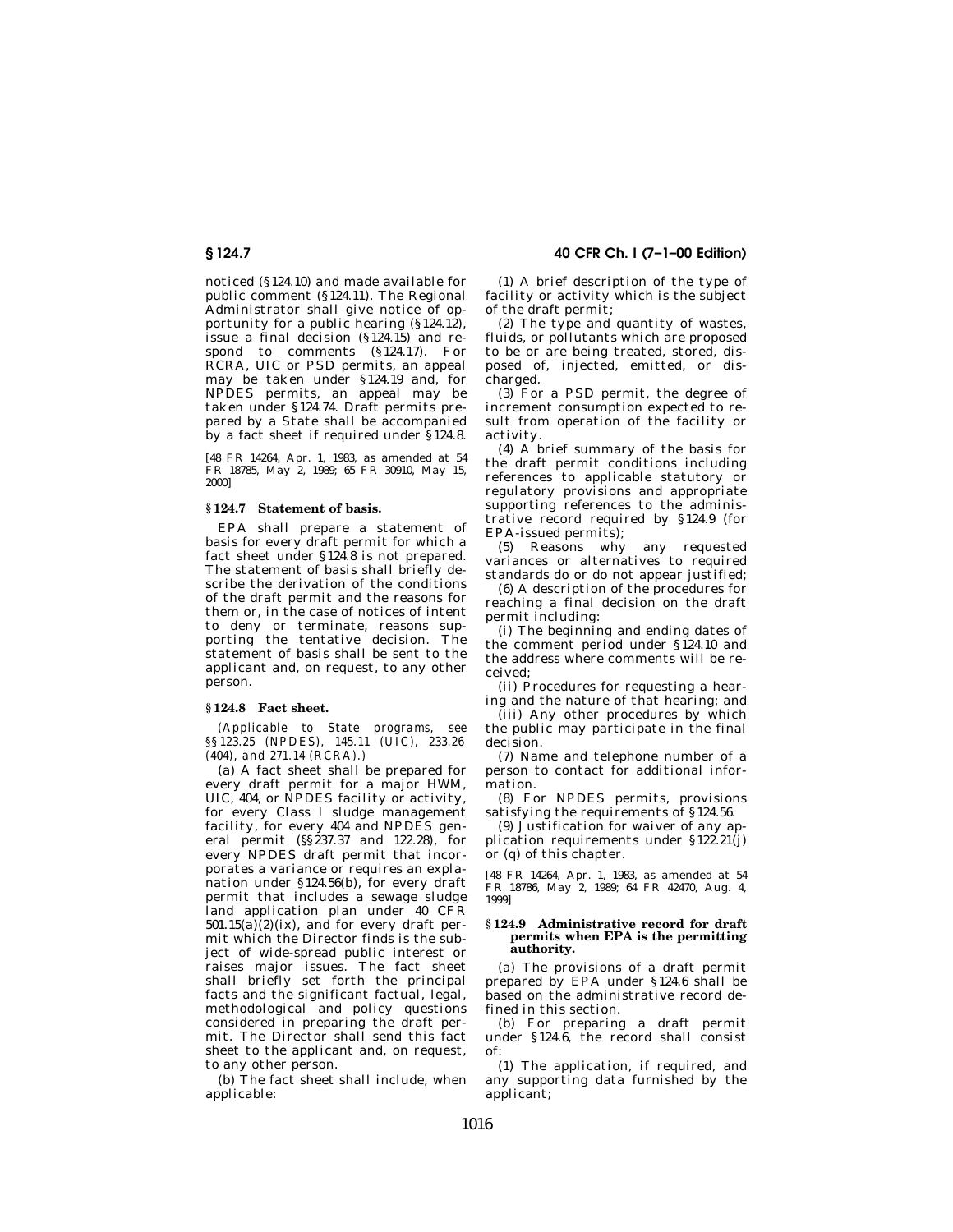(2) The draft permit or notice of intent to deny the application or to terminate the permit;

(3) The statement of basis (§124.7) or fact sheet (§124.8);

(4) All documents cited in the statement of basis or fact sheet; and

(5) Other documents contained in the supporting file for the draft permit.

(6) For NPDES new source draft permits only, any environmental assessment, environmental impact statement (EIS), finding of no significant impact, or environmental information document and any supplement to an EIS that may have been prepared. NPDES permits other than permits to new sources as well as all RCRA, UIC and PSD permits are not subject to the environmental impact statement provisions of section 102(2)(C) of the National Environmental Policy Act, 42 U.S.C. 4321.

(c) Material readily available at the issuing Regional Office or published material that is generally available, and that is included in the administrative record under paragraphs (b) and (c) of this section, need not be physically included with the rest of the record as long as it is specifically referred to in the statement of basis or the fact sheet.

(d) This section applies to all draft permits when public notice was given after the effective date of these regulations.

## **§ 124.10 Public notice of permit actions and public comment period.**

(a) *Scope.* (1) The Director shall give public notice that the following actions have occurred:

(i) A permit application has been tentatively denied under §124.6(b);

(ii) *(Applicable to State programs, see §§123.25 (NPDES), 145.11 (UIC), 233.26 (404), and 271.14 (RCRA)).* A draft permit has been prepared under §124.6(d);

(iii) *(Applicable to State programs, see §§123.25 (NPDES), 145.11 (UIC), 233.26 (404) and 271.14 (RCRA)).* A hearing has been scheduled under §124.12;

(iv) An appeal has been granted under §124.19(c);

(v) *(Applicable to State programs, see §233.26 (404)).* A State section 404 application has been received in cases when

no draft permit will be prepared (see §233.39); or

(vi) An NPDES new source determination has been made under §122.29.

(2) No public notice is required when a request for permit modification, revocation and reissuance, or termination is denied under §124.5(b). Written notice of that denial shall be given to the requester and to the permittee.

(3) Public notices may describe more than one permit or permit actions.

(b) *Timing (applicable to State programs, see §§123.25 (NPDES), 145.11 (UIC), 233.26 (404, and 271.14 (RCRA)).* (1) Public notice of the preparation of a draft permit (including a notice of intent to deny a permit application) required under paragraph (a) of this section shall allow at least 30 days for public comment. For RCRA permits only, public notice shall allow at least 45 days for public comment. For EPAissued permits, if the Regional Administrator determines under 40 CFR part 6, subpart F that an Environmental Impact Statement (EIS) shall be prepared for an NPDES new source, public notice of the draft permit shall not be given until after a draft EIS is issued.

(2) Public notice of a public hearing shall be given at least 30 days before the hearing. (Public notice of the hearing may be given at the same time as public notice of the draft permit and the two notices may be combined.)

(c) *Methods (applicable to State programs, see §§123.25 (NPDES), 145.11 (UIC), 233.26 (404), and 271.14 (RCRA)).* Public notice of activities described in paragraph (a)(1) of this section shall be given by the following methods:

(1) By mailing a copy of a notice to the following persons (any person otherwise entitled to receive notice under this paragraph may waive his or her rights to receive notice for any classes and categories of permits);

(i) The applicant (except for NPDES and 404 general permits when there is no applicant);

(ii) Any other agency which the Director knows has issued or is required to issue a RCRA, UIC, PSD (or other permit under the Clean Air Act), NPDES, 404, sludge management permit, or ocean dumping permit under the Marine Research Protection and Sanctuaries Act for the same facility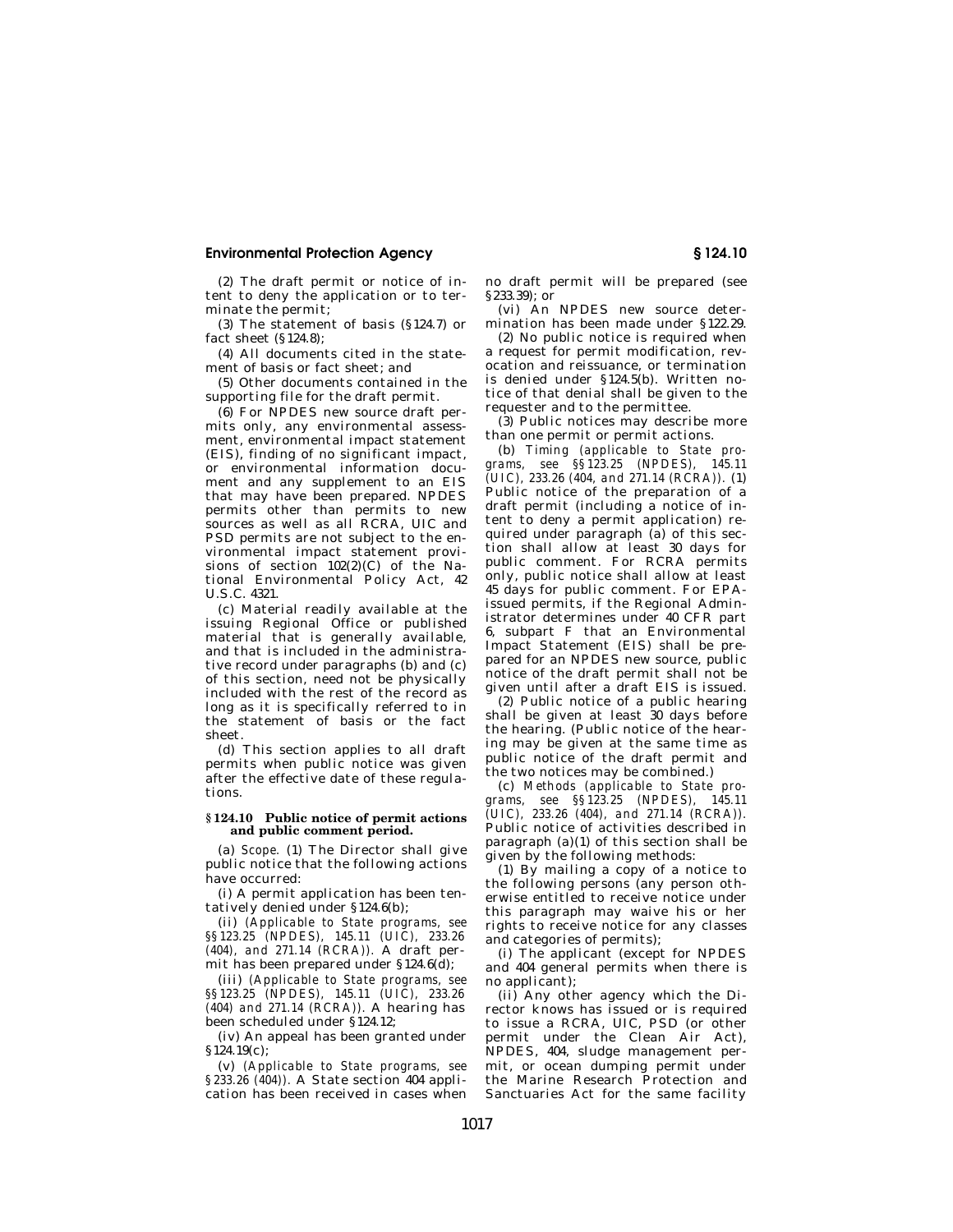or activity (including EPA when the draft permit is prepared by the State);

(iii) Federal and State agencies with jurisdiction over fish, shellfish, and wildlife resources and over coastal zone management plans, the Advisory Council on Historic Preservation, State Historic Preservation Officers, including any affected States (Indian Tribes). (For purposes of this paragraph, and in the context of the Underground Injection Control Program only, the term State includes Indian Tribes treated as States.)

(iv) For NPDES and 404 permits only, any State agency responsible for plan development under CWA section  $208(b)(2)$ ,  $208(b)(4)$  or  $303(e)$  and the U.S. Army Corps of Engineers, the U.S. Fish and Wildlife Service and the National Marine Fisheries Service;

(v) For NPDES permits only, any user identified in the permit application of a privately owned treatment works;

(vi) For 404 permits only, any reasonably ascertainable owner of property adjacent to the regulated facility or activity and the Regional Director of the Federal Aviation Administration if the discharge involves the construction of structures which may affect aircraft operations or for purposes associated with seaplane operations;

(vii) For PSD permits only, affected State and local air pollution control agencies, the chief executives of the city and county where the major stationary source or major modification would be located, any comprehensive regional land use planning agency and any State, Federal Land Manager, or Indian Governing Body whose lands may be affected by emissions from the regulated activity;

(viii) For Class I injection well UIC permits only, state and local oil and gas regulatory agencies and state agencies regulating mineral exploration and recovery;

(ix) Persons on a mailing list developed by:

(A) Including those who request in writing to be on the list;

(B) Soliciting persons for ''area lists'' from participants in past permit proceedings in that area; and

(C) Notifying the public of the opportunity to be put on the mailing list

**§ 124.10 40 CFR Ch. I (7–1–00 Edition)**

through periodic publication in the public press and in such publications as Regional and State funded newsletters, environmental bulletins, or State law journals. (The Director may update the mailing list from time to time by requesting written indication of continued interest from those listed. The Director may delete from the list the name of any person who fails to respond to such a request.)

 $(x)(A)$  To any unit of local government having jurisdiction over the area where the facility is proposed to be located; and (B) to each State agency having any authority under State law with respect to the construction or operation of such facility.

(2)(i) For major permits, NPDES and 404 general permits, and permits that include sewage sludge land application plans under 40 CFR 501.15(a)(2)(ix), publication of a notice in a daily or weekly newspaper within the area affected by the facility or activity; and for EPAissued NPDES general permits, in the FEDERAL REGISTER;

NOTE: The Director is encouraged to provide as much notice as possible of the NPDES or Section 404 draft general permit to the facilities or activities to be covered by the general permit.

(ii) For all RCRA permits, publication of a notice in a daily or weekly major local newspaper of general circulation and broadcast over local radio stations.

(3) When the program is being administered by an approved State, in a manner constituting legal notice to the public under State law; *and*

(4) Any other method reasonably calculated to give actual notice of the action in question to the persons potentially affected by it, including press releases or any other forum or medium to elicit public participation.

(d) *Contents (applicable to State programs, see §§123.25 (NPDES), 145.11 (UIC), 233.26 (404), and 271.14 (RCRA))—* (1) *All public notices.* All public notices issued under this part shall contain the following minimum information:

(i) Name and address of the office processing the permit action for which notice is being given;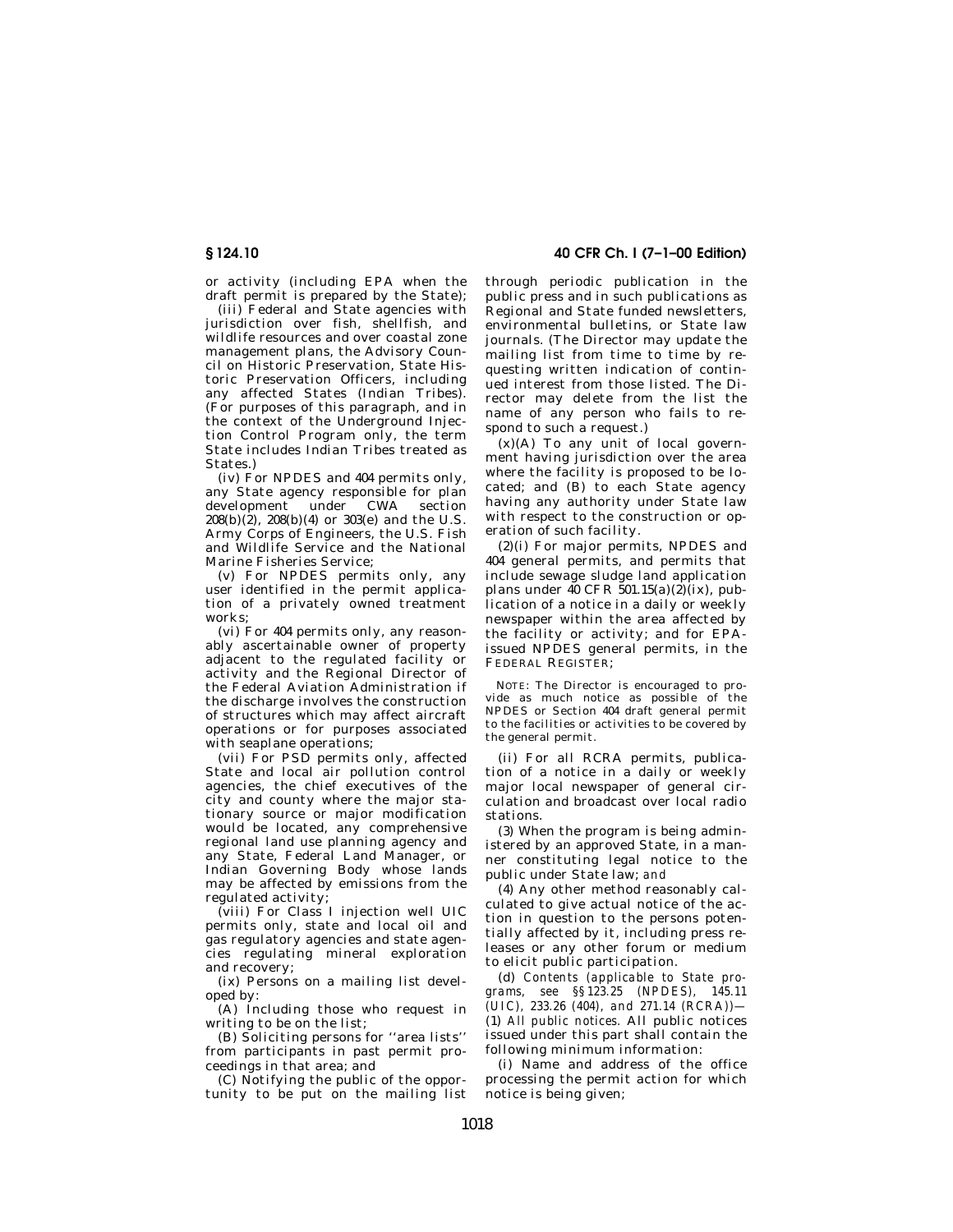(ii) Name and address of the permittee or permit applicant and, if different, of the facility or activity regulated by the permit, except in the case of NPDES and 404 draft general permits under §§122.28 and 233.37;

(iii) A brief description of the business conducted at the facility or activity described in the permit application or the draft permit, for NPDES or 404 general permits when there is no application.

(iv) Name, address and telephone number of a person from whom interested persons may obtain further information, including copies of the draft permit or draft general permit, as the case may be, statement of basis or fact sheet, and the application; and

(v) A brief description of the comment procedures required by §§124.11 and 124.12 and the time and place of any hearing that will be held, including a statement of procedures to request a hearing (unless a hearing has already been scheduled) and other procedures by which the public may participate in the final permit decision.

(vi) For EPA-issued permits, the location of the administrative record required by §124.9, the times at which the record will be open for public inspection, and a statement that all data submitted by the applicant is available as part of the administrative record.

(vii) For NPDES permits only (including those for ''sludge-only facilities''), a general description of the location of each existing or proposed discharge point and the name of the receiving water and the sludge use and disposal practice(s) and the location of each sludge treatment works treating domestic sewage and use or disposal sites known at the time of permit application. For EPA-issued NPDES permits only, if the discharge is from a new source, a statement as to whether an environmental impact statement will be or has been prepared.

(viii) For 404 permits only,

(A) The purpose of the proposed activity (including, in the case of fill material, activities intended to be conducted on the fill), a description of the type, composition, and quantity of materials to be discharged and means of conveyance; and any proposed conditions and limitations on the discharge;

(B) The name and water quality standards classification, if applicable, of the receiving waters into which the discharge is proposed, and a general description of the site of each proposed discharge and the portions of the site and the discharges which are within State regulated waters;

(C) A description of the anticipated environmental effects of activities conducted under the permit;

(D) References to applicable statutory or regulatory authority; and

(E) Any other available information which may assist the public in evaluating the likely impact of the proposed activity upon the integrity of the receiving water.

(ix) Any additional information considered necessary or proper.

(2) *Public notices for hearings.* In addition to the general public notice described in paragraph  $(d)(1)$  of this section, the public notice of a hearing under §124.12 shall contain the following information:

(i) Reference to the date of previous public notices relating to the permit;

(ii) Date, time, and place of the hearing;

(iii) A brief description of the nature and purpose of the hearing, including the applicable rules and procedures; and

(iv) For 404 permits only, a summary of major issues raised to date during the public comment period.

(e) *(Applicable to State programs, see §§123.25 (NPDES), 145.11 (UIC), 233.26 (404), and 271.14 (RCRA)).* In addition to the general public notice described in paragraph  $(d)(1)$  of this section, all persons identified in paragraphs  $(c)(1)$  (i), (ii), (iii), and (iv) of this section shall be mailed a copy of the fact sheet or statement of basis (for EPA-issued permits), the permit application (if any) and the draft permit (if any).

[48 FR 14264, Apr. 1, 1983; 48 FR 30115, June 30, 1983, as amended at 53 FR 28147, July 26, 1988; 53 FR 37410, Sept. 26, 1988; 54 FR 258, Jan. 4, 1989; 54 FR 18786, May 2, 1989; 65 FR 30911, May 15, 2000]

#### **§ 124.11 Public comments and requests for public hearings.**

*(Applicable to State programs, see §§123.25 (NPDES), 145.11 (UIC), 233.26 (404), and 271.14 (RCRA)).* During the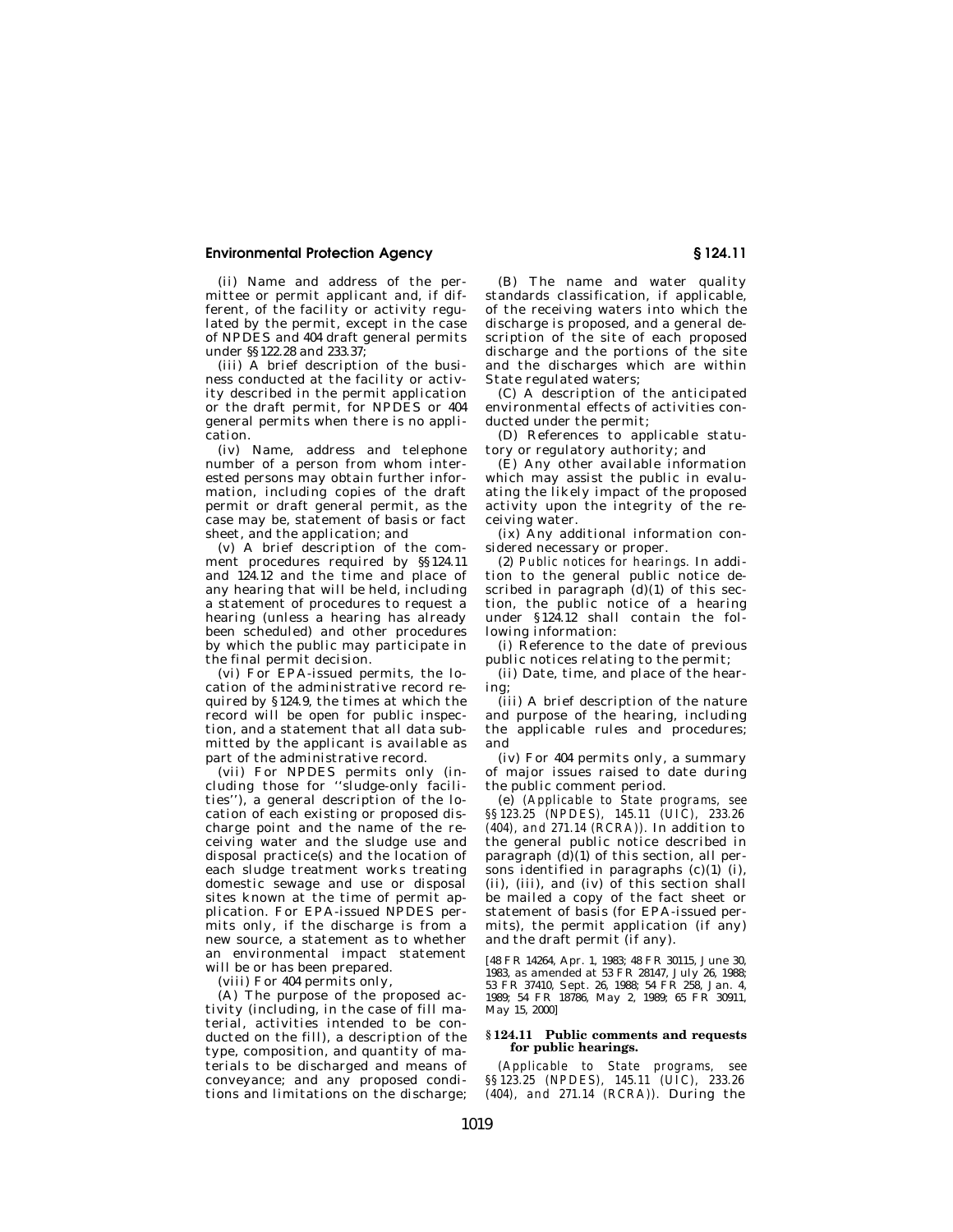public comment period provided under §124.10, any interested person may submit written comments on the draft permit or the permit application for 404 permits when no draft permit is required (see §233.39) and may request a public hearing, if no hearing has already been scheduled. A request for a public hearing shall be in writing and shall state the nature of the issues proposed to be raised in the hearing. All comments shall be considered in making the final decision and shall be answered as provided in §124.17.

## **§ 124.12 Public hearings.**

(a) *(Applicable to State programs, see §§123.25 (NPDES), 145.11 (UIC), 233.26 (404), and 271.14 (RCRA).)* (1) The Director shall hold a public hearing whenever he or she finds, on the basis of requests, a significant degree of public interest in a draft permit(s);

(2) The Director may also hold a public hearing at his or her discretion, whenever, for instance, such a hearing might clarify one or more issues involved in the permit decision;

(3) For RCRA permits only, (i) the Director shall hold a public hearing whenever he or she receives written notice of opposition to a draft permit and a request for a hearing within 45 days of public notice under §124.10(b)(1); (ii) whenever possible the Director shall schedule a hearing under this section at a location convenient to the nearest population center to the proposed facility;

(4) Public notice of the hearing shall be given as specified in §124.10.

(b) Whenever a public hearing will be held and EPA is the permitting authority, the Regional Administrator shall designate a Presiding Officer for the hearing who shall be responsible for its scheduling and orderly conduct.

(c) Any person may submit oral or written statements and data concerning the draft permit. Reasonable limits may be set upon the time allowed for oral statements, and the submission of statements in writing may be required. The public comment period under §124.10 shall automatically be extended to the close of any public hearing under this section. The hearing officer may also extend the comment period by so stating at the hearing.

# **§ 124.12 40 CFR Ch. I (7–1–00 Edition)**

(d) A tape recording or written transcript of the hearing shall be made available to the public.

[48 FR 14264, Apr. 1, 1983, as amended at 49 FR 17718, Apr. 24, 1984; 50 FR 6941, Feb. 19, 1985; 54 FR 258, Jan. 4, 1989; 65 FR 30911, May 15, 2000]

#### **§ 124.13 Obligation to raise issues and provide information during the public comment period.**

All persons, including applicants, who believe any condition of a draft permit is inappropriate or that the Director's tentative decision to deny an application, terminate a permit, or prepare a draft permit is inappropriate, must raise all reasonably ascertainable issues and submit all reasonably available arguments supporting their position by the close of the public comment period (including any public hearing) under §124.10. Any supporting materials which are submitted shall be included in full and may not be incorporated by reference, unless they are already part of the administrative record in the same proceeding, or consist of State or Federal statutes and regulations, EPA documents of general applicability, or other generally available reference materials. Commenters shall make supporting materials not already included in the administrative record available to EPA as directed by the Regional Administrator. (A comment period longer than 30 days may be necessary to give commenters a reasonable opportunity to comply with the requirements of this section. Additional time shall be granted under §124.10 to the extent that a commenter who requests additional time demonstrates the need for such time.)

[49 FR 38051, Sept. 26, 1984]

## **§ 124.14 Reopening of the public comment period.**

(a)(1) The Regional Administrator may order the public comment period reopened if the procedures of this paragraph could expedite the decisionmaking process. When the public comment period is reopened under this paragraph, all persons, including applicants, who believe any condition of a draft permit is inappropriate or that the Regional Administrator's tentative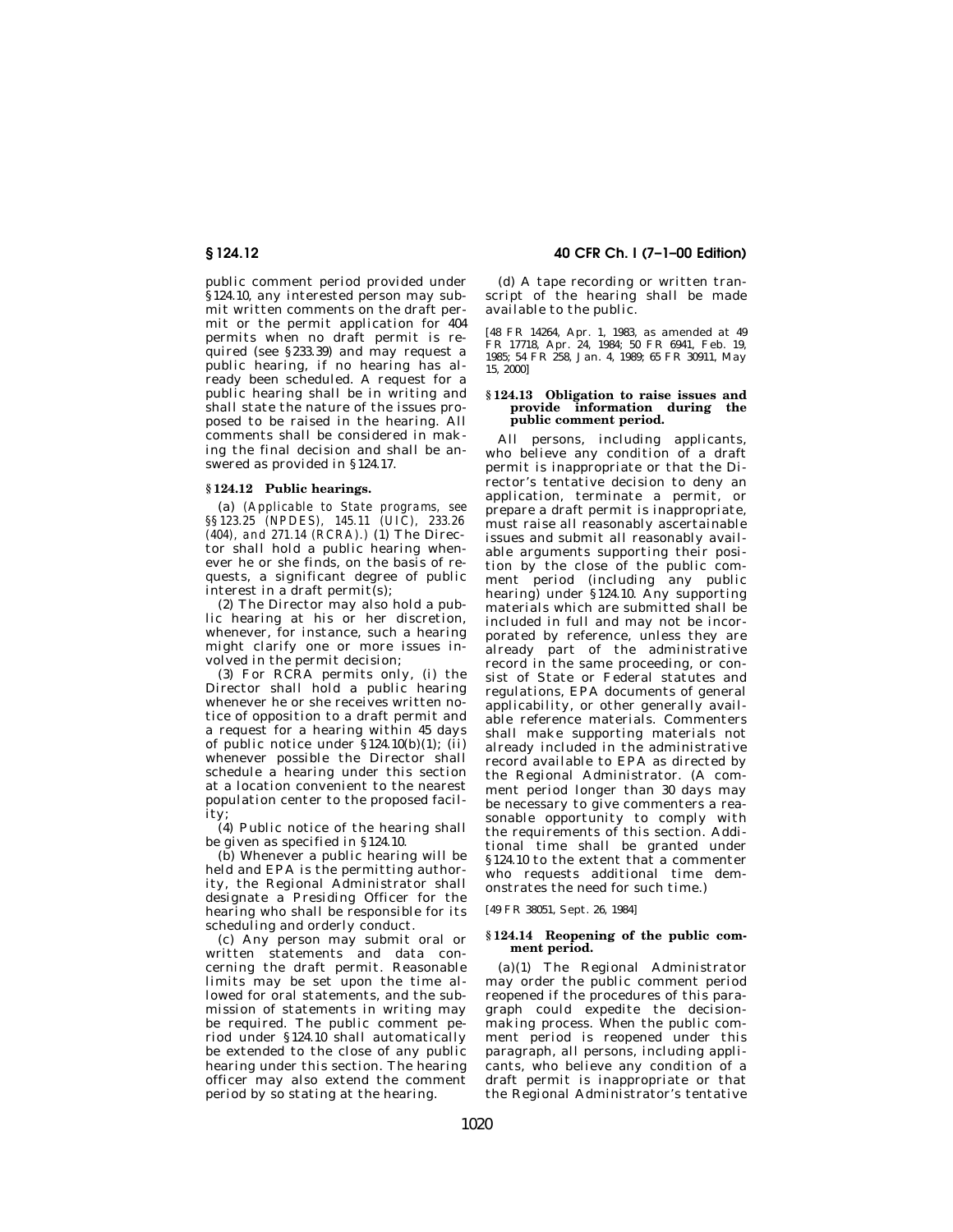decision to deny an application, terminate a permit, or prepare a draft permit is inappropriate, must submit all reasonably available factual grounds supporting their position, including all supporting material, by a date, not less than sixty days after public notice under paragraph  $(a)(2)$  of this section, set by the Regional Administrator. Thereafter, any person may file a written response to the material filed by any other person, by a date, not less than twenty days after the date set for filing of the material, set by the Regional Administrator.

(2) Public notice of any comment period under this paragraph shall identify the issues to which the requirements of §124.14(a) shall apply.

(3) On his own motion or on the request of any person, the Regional Administrator may direct that the requirements of paragraph (a)(1) of this section shall apply during the initial comment period where it reasonably appears that issuance of the permit will be contested and that applying the requirements of paragraph  $(a)(1)$  of this section will substantially expedite the decisionmaking process. The notice of the draft permit shall state whenever this has been done.

(4) A comment period of longer than 60 days will often be necessary in complicated proceedings to give commenters a reasonable opportunity to comply with the requirements of this section. Commenters may request longer comment periods and they shall be granted under §124.10 to the extent they appear necessary.

(b) If any data information or arguments submitted during the public comment period, including information or arguments required under §124.13, appear to raise substantial new questions concerning a permit, the Regional Administrator may take one or more of the following actions:

(1) Prepare a new draft permit, appropriately modified, under §124.6;

(2) Prepare a revised statement of basis under §124.7, a fact sheet or revised fact sheet under §124.8 and reopen the comment period under §124.14; or

(3) Reopen or extend the comment period under §124.10 to give interested persons an opportunity to comment on the information or arguments submitted.

(c) Comments filed during the reopened comment period shall be limited to the substantial new questions that caused its reopening. The public notice under §124.10 shall define the scope of the reopening.

(d) [Reserved]

(e) Public notice of any of the above actions shall be issued under §124.10.

[48 FR 14264, Apr. 1, 1983, as amended at 49 FR 38051, Sept. 26, 1984; 65 FR 30911, May 15, 2000]

## **§ 124.15 Issuance and effective date of permit.**

(a) After the close of the public comment period under §124.10 on a draft permit, the Regional Administrator shall issue a final permit decision (or a decision to deny a permit for the active life of a RCRA hazardous waste management facility or unit under §270.29). The Regional Administrator shall notify the applicant and each person who has submitted written comments or requested notice of the final permit decision. This notice shall include reference to the procedures for appealing a decision on a RCRA, UIC, or PSD permit or for contesting a decision on an NPDES permit or a decision to terminate a RCRA permit under §124.19 of this part. For the purposes of this section, a final permit decision means a final decision to issue, deny, modify, revoke and reissue, or terminate a permit.

(b) A final permit decision (or a decision to deny a permit for the active life of a RCRA hazardous waste management facility or unit under §270.29) shall become effective 30 days after the service of notice of the decision unless:

(1) A later effective date is specified in the decision; or

(2) Review is requested on the permit under §124.19.

(3) No comments requested a change in the draft permit, in which case the permit shall become effective immediately upon issuance.

[48 FR 14264, Apr. 1, 1983, as amended at 54 FR 9607, Mar. 7, 1989; 65 FR 30911, May 15, 2000]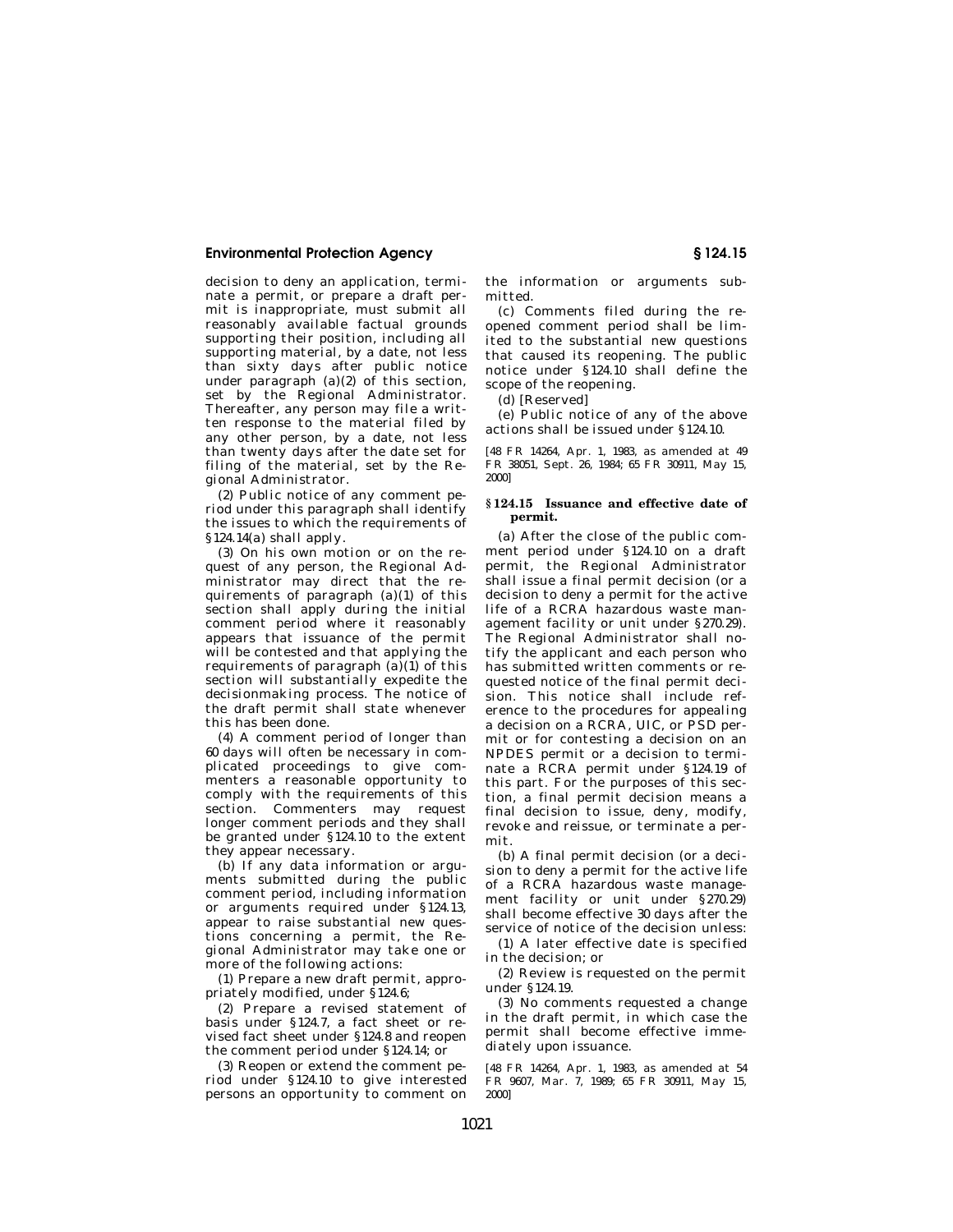#### **§ 124.16 Stays of contested permit conditions.**

(a) *Stays.* (1) If a request for review of a RCRA, UIC, or NPDES permit under §124.19 of this part is filed, the effect of the contested permit conditions shall be stayed and shall not be subject to judicial review pending final agency action. Uncontested permit conditions shall be stayed only until the date specified in paragraph  $(a)(2)(i)$  of this section. (No stay of a PSD permit is available under this section.) If the permit involves a new facility or new .<br>injection well, new source, new discharger or a recommencing discharger, the applicant shall be without a permit for the proposed new facility, injection well, source or discharger pending final agency action. See also §124.60.

 $(2)(i)$  Uncontested conditions which are not severable from those contested shall be stayed together with the contested conditions. The Regional Administrator shall identify the stayed provisions of permits for existing facilities, injection wells, and sources. All other provisions of the permit for the existing facility, injection well, or source become fully effective and enforceable 30 days after the date of the notification required in paragraph  $(a)(2)(ii)$  of this section.

(ii) The Regional Administrator shall, as soon as possible after receiving notification from the EAB of the filing of a petition for review, notify the EAB, the applicant, and all other interested parties of the uncontested (and severable) conditions of the final permit that will become fully effective enforceable obligations of the permit as of the date specified in paragraph  $(a)(2)(i)$  of this section. For NPDES permits only, the notice shall comply with the requirements of §124.60(b).

(b) *Stays based on cross effects.* (1) A stay may be granted based on the grounds that an appeal to the Administrator under §124.19 of one permit may result in changes to another EPAissued permit only when each of the permits involved has been appealed to the Administrator and he or she has accepted each appeal.

 $(2)$  No stay of an EPA-issued RCRA, UIC, or NPDES permit shall be granted based on the staying of any Stateissued permit except at the discretion

**§ 124.16 40 CFR Ch. I (7–1–00 Edition)**

of the Regional Administrator and only upon written request from the State Director.

(c) Any facility or activity holding an existing permit must:

(1) Comply with the conditions of that permit during any modification or revocation and reissuance proceeding under §124.5; and

(2) To the extent conditions of any new permit are stayed under this section, comply with the conditions of the existing permit which correspond to the stayed conditions, unless compliance with the existing conditions would be technologically incompatible with compliance with other conditions of the new permit which have not been stayed.

[48 FR 14264, Apr. 1, 1983, as amended at 65 FR 30911, May 15, 2000]

## **§ 124.17 Response to comments.**

(a) *(Applicable to State programs, see §§123.25 (NPDES), 145.11 (UIC), 233.26 (404), and 271.14 (RCRA).)* At the time that any final permit decision is issued under §124.15, the Director shall issue a response to comments. States are only required to issue a response to comments when a final permit is issued. This response shall:

(1) Specify which provisions, if any, of the draft permit have been changed in the final permit decision, and the reasons for the change; and

(2) Briefly describe and respond to all significant comments on the draft permit or the permit application (for section 404 permits only) raised during the public comment period, or during any hearing.

(b) For EPA-issued permits, any documents cited in the response to comments shall be included in the administrative record for the final permit decision as defined in §124.18. If new points are raised or new material supplied during the public comment period, EPA may document its response to those matters by adding new materials to the administrative record.

(c) *(Applicable to State programs, see §§123.25 (NPDES), 145.11 (UIC), 233.26 (404), and 271.14 (RCRA).)* The response to comments shall be available to the public.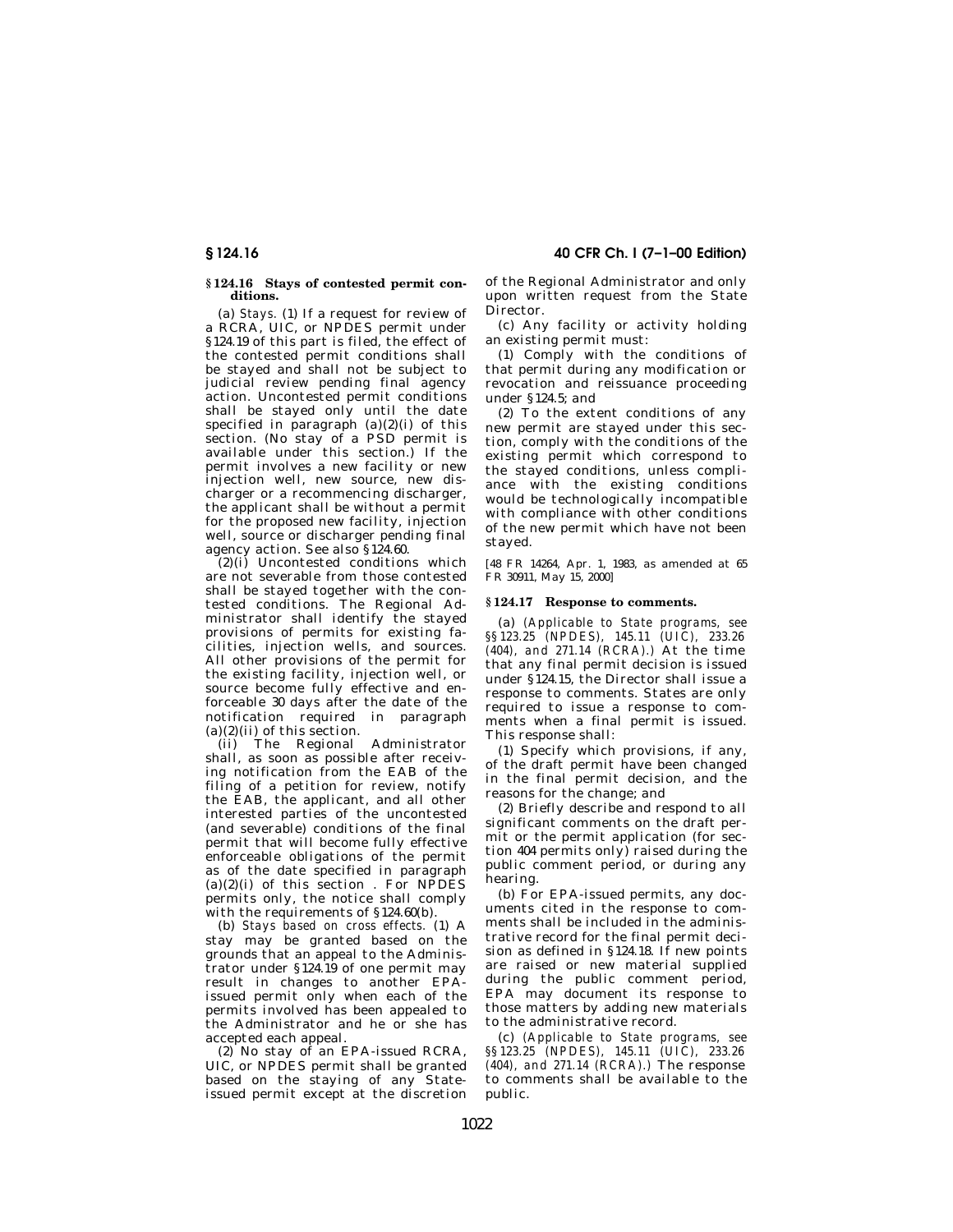## **§ 124.18 Administrative record for final permit when EPA is the permitting authority.**

(a) The Regional Administrator shall base final permit decisions under §124.15 on the administrative record defined in this section.

(b) The administrative record for any final permit shall consist of the administrative record for the draft permit and:

(1) All comments received during the public comment period provided under §124.10 (including any extension or reopening under §124.14);

(2) The tape or transcript of any hearing(s) held under §124.12;

(3) Any written materials submitted at such a hearing;

(4) The response to comments required by §124.17 and any new material placed in the record under that section;

(5) For NPDES new source permits only, final environmental impact statement and any supplement to the final EIS;

(6) Other documents contained in the supporting file for the permit; and

(7) The final permit.

(c) The additional documents required under paragraph (b) of this section should be added to the record as soon as possible after their receipt or publication by the Agency. The record shall be complete on the date the final permit is issued.

(d) This section applies to all final RCRA, UIC, PSD, and NPDES permits when the draft permit was subject to the administrative record requirements of §124.9 and to all NPDES permits when the draft permit was included in a public notice after October 12, 1979.

(e) Material readily available at the issuing Regional Office, or published materials which are generally available and which are included in the administrative record under the standards of this section or of §124.17 (''Response to comments''), need not be physically included in the same file as the rest of the record as long as it is specifically referred to in the statement of basis or fact sheet or in the response to comments.

#### **§ 124.19 Appeal of RCRA, UIC, NPDES, and PSD Permits.**

(a) Within 30 days after a RCRA, UIC, NPDES, or PSD final permit decision (or a decision under 270.29 of this chapter to deny a permit for the active life of a RCRA hazardous waste management facility or unit) has been issued under §124.15 of this part, any person who filed comments on that draft permit or participated in the public hearing may petition the Environmental Appeals Board to review any condition of the permit decision. Persons affected by an NPDES general permit may not file a petition under this section or otherwise challenge the conditions of the general permit in further Agency proceedings. They may, instead, either challenge the general permit in court, or apply for an individual NPDES permit under §122.21 as authorized in §122.28 and then petition the Board for review as provided by this section. As provided in §122.28(b)(3), any interested person may also petition the Director to require an individual NPDES permit for any discharger eligible for authorization to discharge under an NPDES general permit. Any person who failed to file comments or failed to participate in the public hearing on the draft permit may petition for administrative review only to the extent of the changes from the draft to the final permit decision. The 30-day period within which a person may request review under this section begins with the service of notice of the Regional Administrator's action unless a later date is specified in that notice. The petition shall include a statement of the reasons supporting that review, including a demonstration that any issues being raised were raised during the public comment period (including any public hearing) to the extent required by these regulations and when appropriate, a showing that the condition in question is based on:

(1) A finding of fact or conclusion of law which is clearly erroneous, or

(2) An exercise of discretion or an important policy consideration which the Environmental Appeals Board should, in its discretion, review.

(b) The Environmental Appeals Board may also decide on its own initiative to review any condition of any RCRA,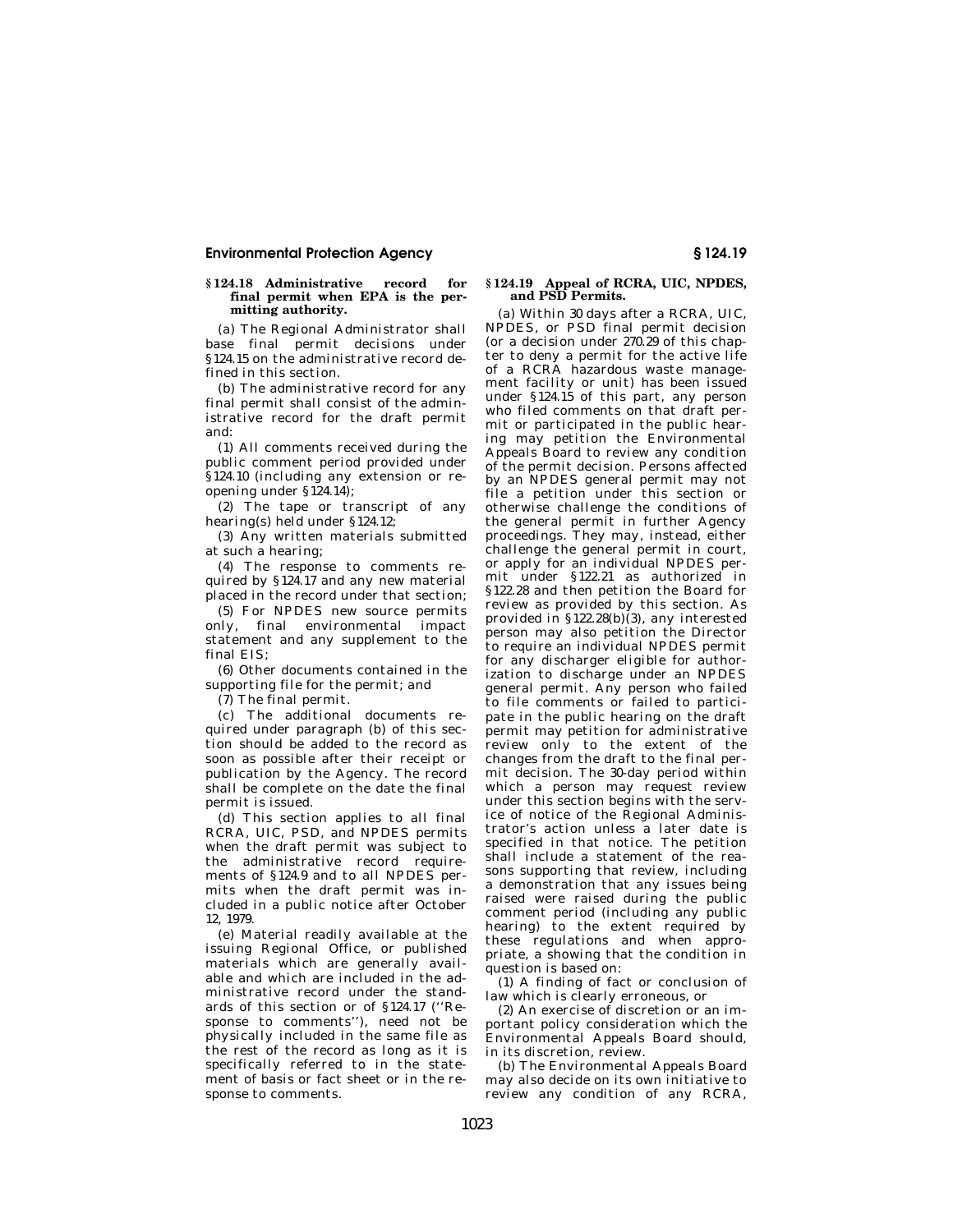UIC, NPDES, or PSD permit decision issued under this part for which review is available under paragraph (a) of this section. The Environmental Appeals Board must act under this paragraph within 30 days of the service date of notice of the Regional Administrator's action.

(c) Within a reasonable time following the filing of the petition for review, the Environmental Appeals Board shall issue an order granting or denying the petition for review. To the extent review is denied, the conditions of the final permit decision become final agency action. Public notice of any grant of review by the Environmental Appeals Board under paragraph (a) or  $(b)$  of this section shall be given as provided in §124.10. Public notice shall set forth a briefing schedule for the appeal and shall state that any interested person may file an amicus brief. Notice of denial of review shall be sent only to the person(s) requesting review.

(d) The Regional Administrator, at any time prior to the rendering of a decision under paragraph (c) of this section to grant or deny review of a permit decision, may, upon notification to the Board and any interested parties, withdraw the permit and prepare a new draft permit under §124.6 addressing the portions so withdrawn. The new draft permit shall proceed through the same process of public comment and opportunity for a public hearing as would apply to any other draft permit subject to this part. Any portions of the permit which are not withdrawn and which are not stayed under §124.16(a) continue to apply.

(e) A petition to the Environmental Appeals Board under paragraph (a) of this section is, under 5 U.S.C. 704, a prerequisite to the seeking of judicial review of the final agency action.

(f)(1) For purposes of judicial review under the appropriate Act, final agency action occurs when a final RCRA, UIC, NPDES, or PSD permit decision is issued by EPA and agency review procedures under this section are exhausted. A final permit decision shall be issued by the Regional Administrator:

**§ 124.20 40 CFR Ch. I (7–1–00 Edition)**

(i) When the Environmental Appeals Board issues notice to the parties that review has been denied;

(ii) When the Environmental Appeals Board issues a decision on the merits of the appeal and the decision does not include a remand of the proceedings; or

(iii) Upon the completion of remand proceedings if the proceedings are remanded, unless the Environmental Appeals Board's remand order specifically provides that appeal of the remand decision will be required to exhaust administrative remedies.

(2) Notice of any final agency action regarding a PSD permit shall promptly be published in the FEDERAL REGISTER.

(g) Motions to reconsider a final order shall be filed within ten (10) days after service of the final order. Every such motion must set forth the matters claimed to have been erroneously decided and the nature of the alleged errors. Motions for reconsideration under this provision shall be directed to, and decided by, the Environmental Appeals Board. Motions for reconsideration directed to the administrator, rather than to the Environmental Appeals Board, will not be considered, except in cases that the Environmental Appeals Board has referred to the Administrator pursuant to §124.2 and in which the Administrator has issued the final order. A motion for reconsideration shall not stay the effective date of the final order unless specifically so ordered by the Environmental Appeals Board.

[48 FR 14264, Apr. 1, 1983, as amended at 54 FR 9607, Mar. 7, 1989; 57 FR 5335, Feb. 13, 1992; 65 FR 30911, May 15, 2000]

## **§ 124.20 Computation of time.**

(a) Any time period scheduled to begin on the occurrence of an act or event shall begin on the day after the act or event.

(b) Any time period scheduled to begin before the occurrence of an act or event shall be computed so that the period ends on the day before the act or event.

(c) If the final day of any time period falls on a weekend or legal holiday, the time period shall be extended to the next working day.

(d) Whenever a party or interested person has the right or is required to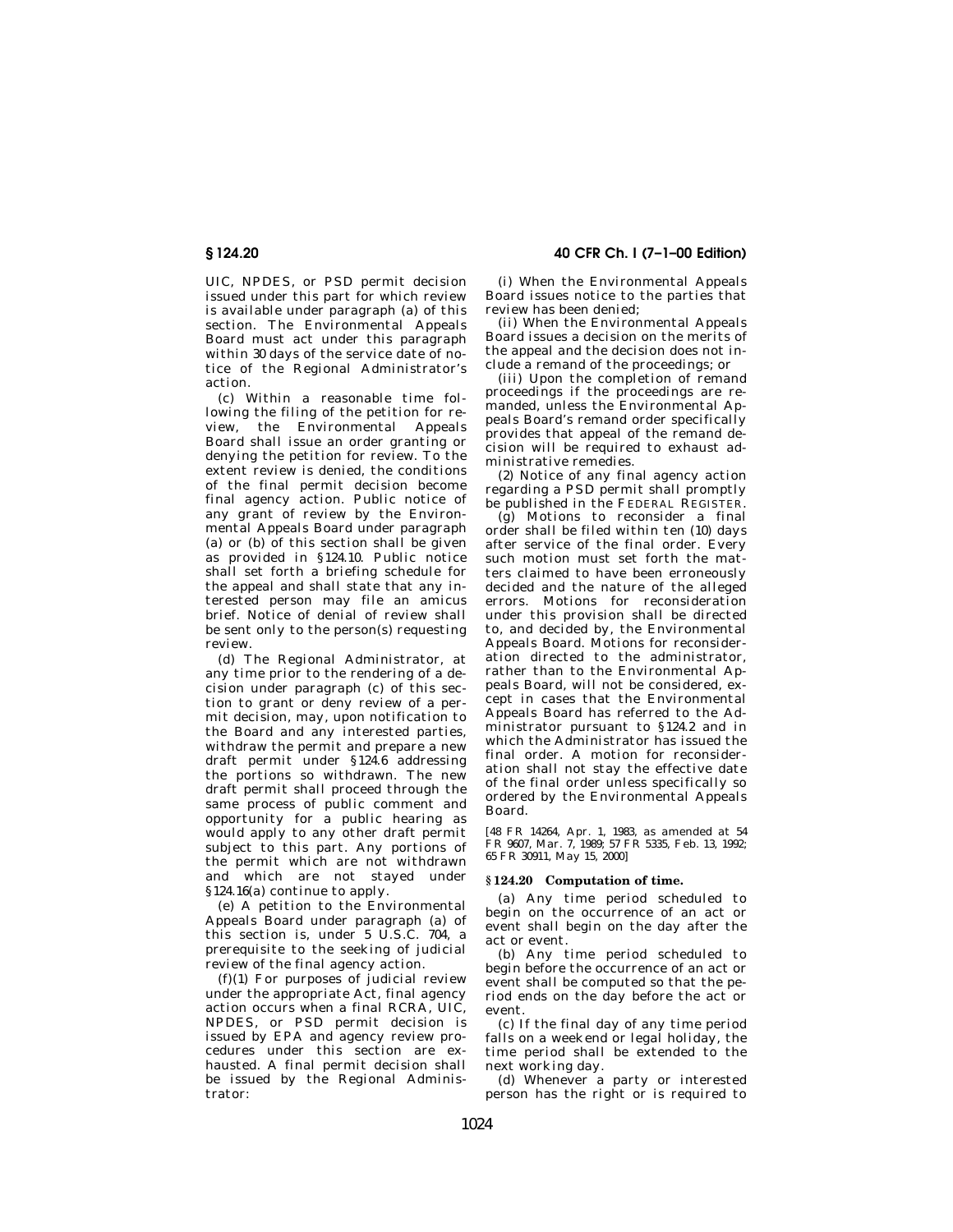act within a prescribed period after the service of notice or other paper upon him or her by mail, 3 days shall be added to the prescribed time.

## **§ 124.21 Effective date of part 124.**

(a) Part 124 of this chapter became effective for all permits except for RCRA permits on July 18, 1980. Part 124 of this chapter became effective for RCRA permits on November 19, 1980.

(b) EPA eliminated the previous requirement for NPDES permits to undergo an evidentiary hearing after permit issuance, and modified the procedures for termination of NPDES and RCRA permits, on June 14, 2000.

(c)(1) For any NPDES permit decision for which a request for evidentiary hearing was granted on or prior to June 13, 2000, the hearing and any subsequent proceedings (including any appeal to the Environmental Appeals Board) shall proceed pursuant to the procedures of this part as in effect on June 13, 2000.

(2) For any NPDES permit decision for which a request for evidentiary hearing was denied on or prior to June 13, 2000, but for which the Board has not yet completed proceedings under §124.91, the appeal, and any hearing or other proceedings on remand if the Board so orders, shall proceed pursuant to the procedures of this part as in effect on June 13, 2000.

(3) For any NPDES permit decision for which a request for evidentiary hearing was filed on or prior to June 13, 2000 but was neither granted nor denied prior to that date, the Regional Administrator shall, no later than July 14, 2000, notify the requester that the request for evidentiary hearing is being returned without prejudice. Notwithstanding the time limit in §124.19(a), the requester may file an appeal with the Board, in accordance with the other requirements of §124.19(a), no later than August 13, 2000.

(4) A party to a proceeding otherwise subject to paragraph (c)  $(1)$  or  $(2)$  of this section may, no later than June 14, 2000, request that the evidentiary hearing process be suspended. The Regional Administrator shall inquire of all other parties whether they desire the evidentiary hearing to continue. If no party desires the hearing to continue,

the Regional Administrator shall return the request for evidentiary hearing in the manner specified in paragraph (c)(3) of this section.

(d) For any proceeding to terminate an NPDES or RCRA permit commenced on or prior to June 13, 2000, the Regional Administrator shall follow the procedures of §124.5(d) as in effect on June 13, 2000, and any formal hearing shall follow the procedures of subpart E of this part as in effect on the same date.

[65 FR 30911, May 15, 2000]

# **Subpart B—Specific Procedures Applicable to RCRA Permits**

SOURCE: 60 FR 63431, Dec. 11, 1995, unless otherwise noted.

#### **§ 124.31 Pre-application public meeting and notice.**

(a) *Applicability.* The requirements of this section shall apply to all RCRA part B applications seeking initial permits for hazardous waste management units over which EPA has permit issuance authority. The requirements of this section shall also apply to RCRA part B applications seeking renewal of permits for such units, where the renewal application is proposing a significant change in facility operations. For the purposes of this section, a ''significant change'' is any change that would qualify as a class 3 permit modification under 40 CFR 270.42. For the purposes of this section only, ''hazardous waste management units over which EPA has permit issuance authority'' refers to hazardous waste management units for which the State where the units are located has not been authorized to issue RCRA permits pursuant to 40 CFR part 271. The requirements of this section do not apply to permit modifications under 40 CFR 270.42 or to applications that are submitted for the sole purpose of conducting post-closure activities or post-closure activities and corrective action at a facility.

(b) Prior to the submission of a part B RCRA permit application for a facility, the applicant must hold at least one meeting with the public in order to solicit questions from the community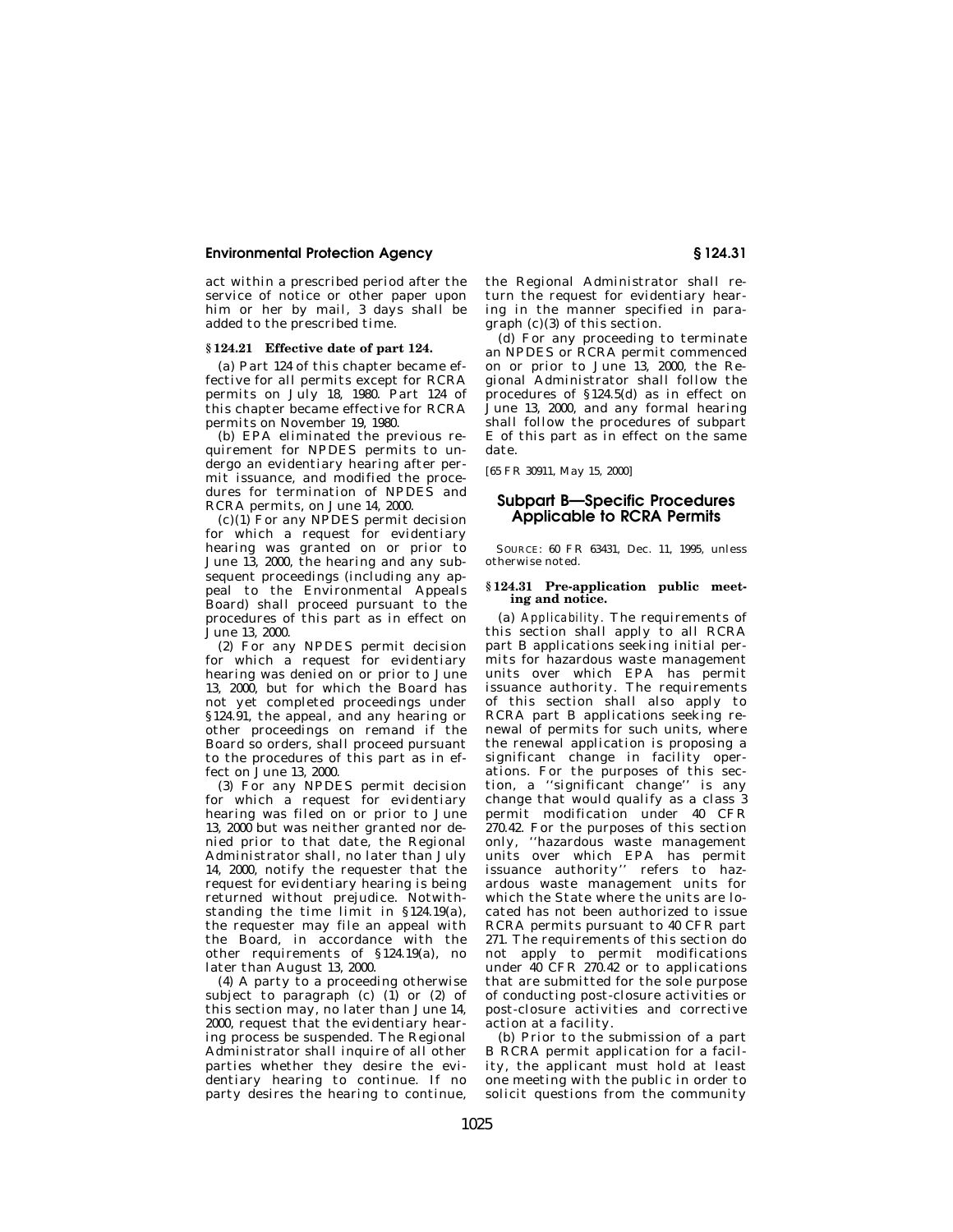and inform the community of proposed hazardous waste management activities. The applicant shall post a sign-in sheet or otherwise provide a voluntary opportunity for attendees to provide their names and addresses.

(c) The applicant shall submit a summary of the meeting, along with the list of attendees and their addresses developed under paragraph (b) of this section, and copies of any written comments or materials submitted at the meeting, to the permitting agency as a part of the part B application, in accordance with  $40 \text{ CFR}$   $270.14$ (b).

(d) The applicant must provide public notice of the pre-application meeting at least 30 days prior to the meeting. The applicant must maintain, and provide to the permitting agency upon request, documentation of the notice.

(1) The applicant shall provide public notice in all of the following forms:

(i) *A newspaper advertisement.* The applicant shall publish a notice, fulfilling the requirements in paragraph (d)(2) of this section, in a newspaper of general circulation in the county or equivalent jurisdiction that hosts the proposed location of the facility. In addition, the Director shall instruct the applicant to publish the notice in newspapers of general circulation in adjacent counties or equivalent jurisdictions, where the Director determines that such publication is necessary to inform the affected public. The notice must be published as a display advertisement.

(ii) *A visible and accessible sign.* The applicant shall post a notice on a clearly marked sign at or near the facility, fulfilling the requirements in paragraph  $(d)(2)$  of this section. If the applicant places the sign on the facility property, then the sign must be large enough to be readable from the nearest point where the public would pass by the site.

(iii) *A broadcast media announcement.* The applicant shall broadcast a notice, fulfilling the requirements in paragraph  $(d)(2)$  of this section, at least once on at least one local radio station or television station. The applicant may employ another medium with prior approval of the Director.

(iv) *A notice to the permitting agency.* The applicant shall send a copy of the newspaper notice to the permitting

**§ 124.32 40 CFR Ch. I (7–1–00 Edition)**

agency and to the appropriate units of State and local government, in accordance with  $\S 124.10(c)(1)(x)$ .

(2) The notices required under paragraph (d)(1) of this section must include:

(i) The date, time, and location of the meeting;

(ii) A brief description of the purpose of the meeting;

(iii) A brief description of the facility and proposed operations, including the address or a map (e.g., a sketched or copied street map) of the facility location;

(iv) A statement encouraging people to contact the facility at least 72 hours before the meeting if they need special access to participate in the meeting; and

(v) The name, address, and telephone number of a contact person for the applicant.

#### **§ 124.32 Public notice requirements at the application stage.**

(a) *Applicability.* The requirements of this section shall apply to all RCRA part B applications seeking initial permits for hazardous waste management units over which EPA has permit issuance authority. The requirements of this section shall also apply to RCRA part B applications seeking renewal of permits for such units under 40 CFR 270.51. For the purposes of this section only, ''hazardous waste management units over which EPA has permit issuance authority'' refers to hazardous waste management units for which the State where the units are located has not been authorized to issue RCRA permits pursuant to 40 CFR part 271. The requirements of this section do not apply to permit modifications under 40 CFR 270.42 or permit applications submitted for the sole purpose of conducting post-closure activities or post-closure activities and corrective action at a facility.

(b) Notification at application submittal.

(1) The Director shall provide public notice as set forth in  $\S 124.10(c)(1)(ix)$ , and notice to appropriate units of State and local government as set forth in  $$124.10(c)(1)(x)$ , that a part B permit application has been submitted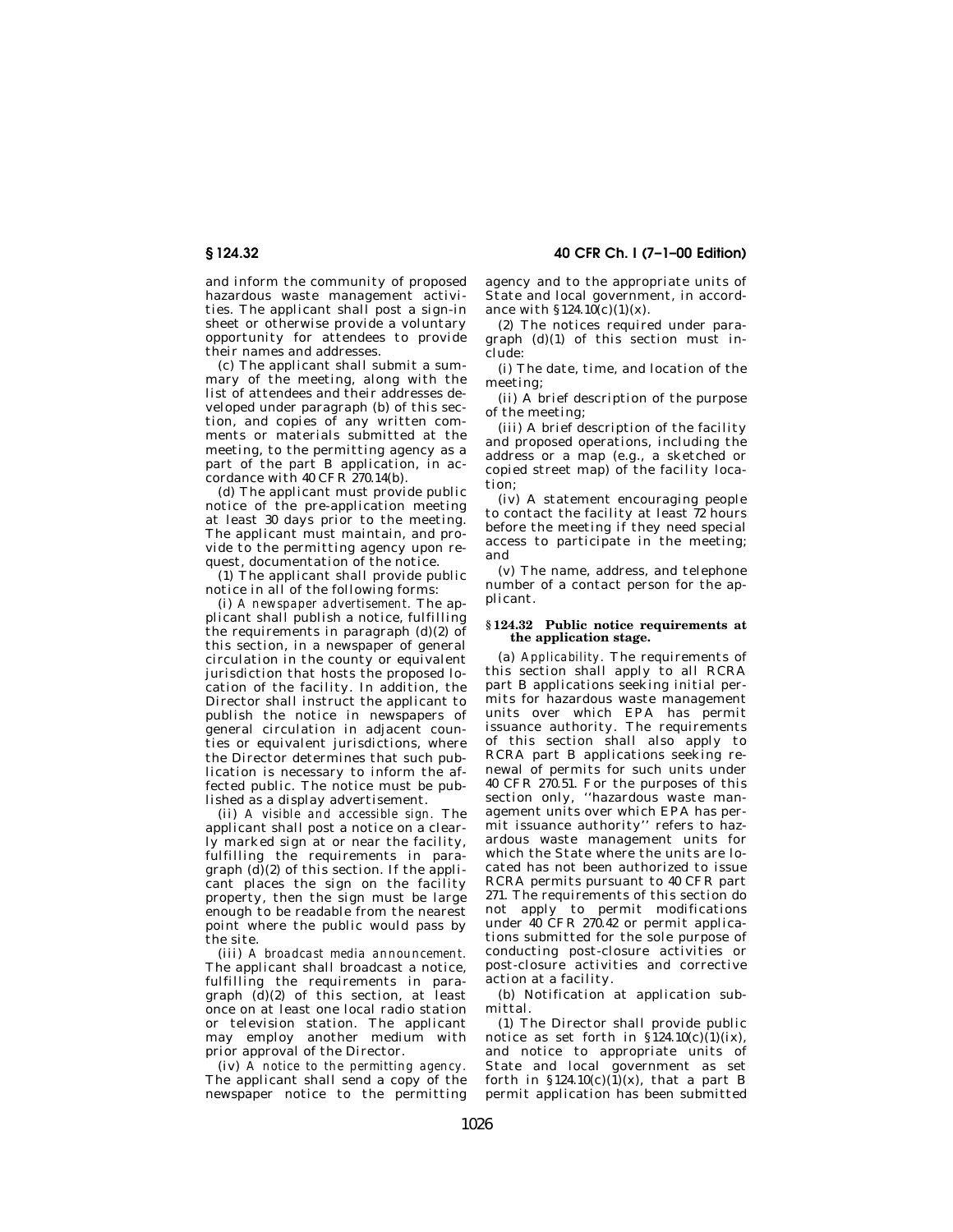to the Agency and is available for review.

(2) The notice shall be published within a reasonable period of time after the application is received by the Director. The notice must include:

(i) The name and telephone number of the applicant's contact person;

(ii) The name and telephone number of the permitting agency's contact office, and a mailing address to which information, opinions, and inquiries may be directed throughout the permit review process;

(iii) An address to which people can write in order to be put on the facility mailing list;

(iv) The location where copies of the permit application and any supporting documents can be viewed and copied;

(v) A brief description of the facility and proposed operations, including the address or a map (e.g., a sketched or copied street map) of the facility location on the front page of the notice; and

(vi) The date that the application was submitted.

(c) Concurrent with the notice required under §124.32(b) of this subpart, the Director must place the permit application and any supporting documents in a location accessible to the public in the vicinity of the facility or at the permitting agency's office.

#### **§ 124.33 Information repository.**

(a) *Applicability.* The requirements of this section apply to all applications seeking RCRA permits for hazardous waste management units over which EPA has permit issuance authority. For the purposes of this section only, ''hazardous waste management units over which EPA has permit issuance authority'' refers to hazardous waste management units for which the State where the units are located has not been authorized to issue RCRA permits pursuant to 40 CFR part 271.

(b) The Director may assess the need, on a case-by-case basis, for an information repository. When assessing the need for an information repository, the Director shall consider a variety of factors, including: the level of public interest; the type of facility; the presence of an existing repository; and the proximity to the nearest copy of the administrative record. If the Director determines, at any time after submittal of a permit application, that there is a need for a repository, then the Director shall notify the facility that it must establish and maintain an information repository. (See 40 CFR 270.30(m) for similar provisions relating to the information repository during the life of a permit).

(c) The information repository shall contain all documents, reports, data, and information deemed necessary by the Director to fulfill the purposes for which the repository is established. The Director shall have the discretion to limit the contents of the repository.

(d) The information repository shall be located and maintained at a site chosen by the facility. If the Director finds the site unsuitable for the purposes and persons for which it was established, due to problems with the location, hours of availability, access, or other relevant considerations, then the Director shall specify a more appropriate site.

(e) The Director shall specify requirements for informing the public about the information repository. At a minimum, the Director shall require the facility to provide a written notice about the information repository to all individuals on the facility mailing list.

(f) The facility owner/operator shall be responsible for maintaining and updating the repository with appropriate information throughout a time period specified by the Director. The Director may close the repository at his or her discretion, based on the factors in paragraph (b) of this section.

# **Subpart C—Specific Procedures Applicable to PSD Permits**

## **§ 124.41 Definitions applicable to PSD permits.**

Whenever PSD permits are processed under this part, the following terms shall have the following meanings:

*Administrator, EPA,* and *Regional Administrator* shall have the meanings set forth in §124.2, except when EPA has delegated authority to administer those regulations to another agency under the applicable subsection of  $40$ CFR 52.21, the term *EPA* shall mean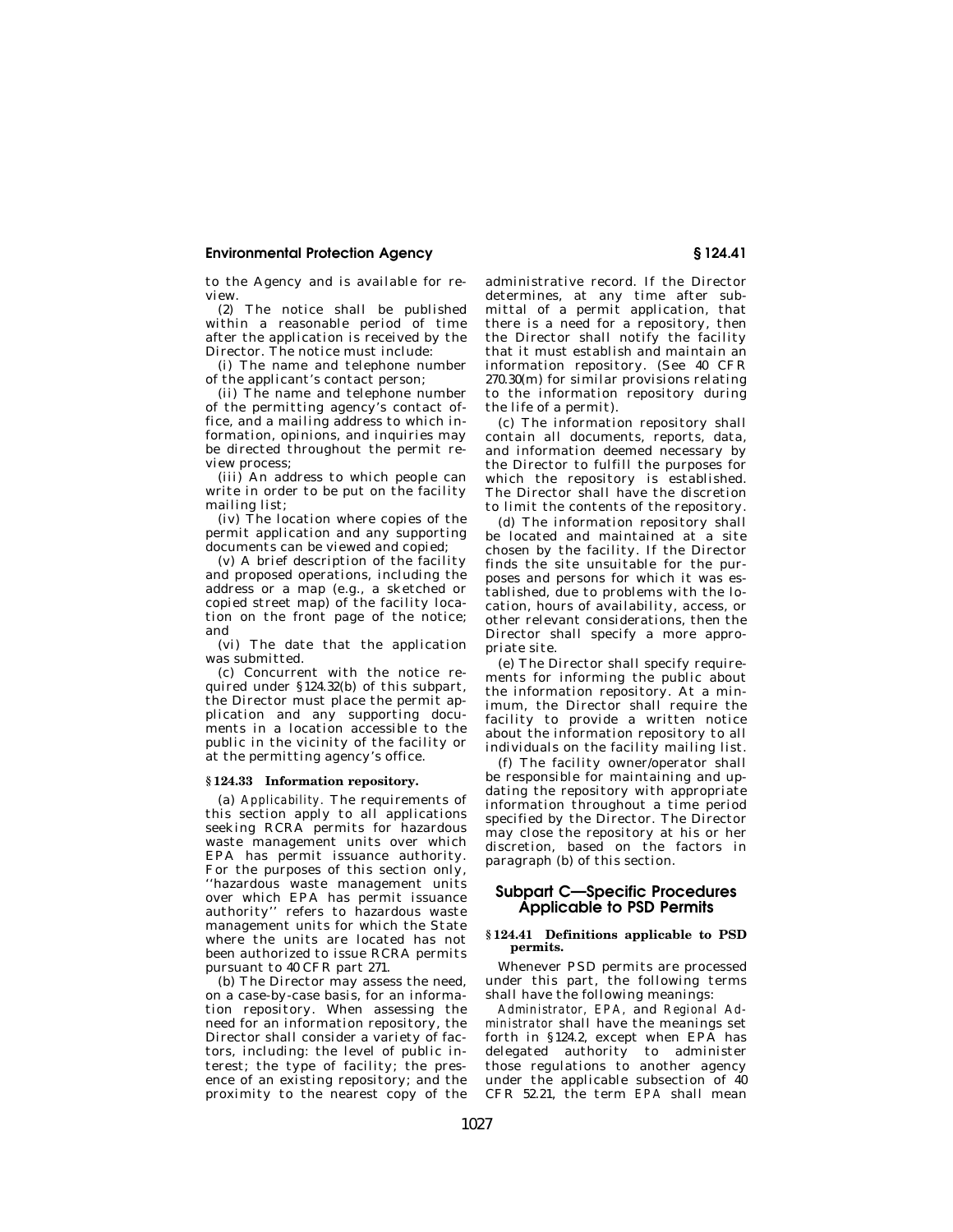the delegate agency and the term *Regional Administrator* shall mean the chief administrative officer of the delegate agency.

*Application* means an application for a PSD permit.

Act and Regulations means the Clean Air Act and applicable regulations promulgated under it.

*Approved program* means a State implementation plan providing for issuance of PSD permits which has been approved by EPA under the Clean Air Act and 40 CFR part 51. An *approved State* is one administering an *approved program. State Director* as used in §124.4 means the person(s) responsible for issuing PSD permits under an approved program, or that person's delegated representative.

*Construction* has the meaning given in 40 CFR 52.21.

*Director* means the Regional Administrator.

*Draft permit* shall have the meaning set forth in §124.2.

*Facility or activity* means a *major PSD stationary source* or *major PSD modification.*

*Federal Land Manager* has the meaning given in 40 CFR  $52.21$ .

*Indian Governing Body* has the meaning given in 40 CFR 52.21.

*Major PSD modification* means a *major modification* as defined in 40 CFR 52.21.

*Major PSD stationary source* means a *major stationary source* as defined in 40 CFR 52.21(b)(1).

*Owner or operator* means the owner or operator of any facility or activity subject to regulation under 40 CFR 52.21 or by an approved State.

*Permit* or *PSD permit* means a permit issued under 40 CFR 52.21 or by an approved State.

*Person* includes an individual, corporation, partnership, association, State, municipality, political subdivision of a State, and any agency, department, or instrumentality of the United States and any officer, agent or employee thereof.

*Regulated activity* or *activity subject to regulation* means a *major PSD stationary source* or *major PSD modification.*

*Site* means the land or water area upon which a *major PSD stationary source* or *major PSD modification* is physically located or conducted, in-

**§ 124.42 40 CFR Ch. I (7–1–00 Edition)**

cluding but not limited to adjacent land used for utility systems; as repair, storage, shipping or processing areas; or otherwise in connection with the *major PSD stationary source* or *major PSD modification.*

*State* means a State, the District of Columbia, the Commonwealth of Puerto Rico, the Virgin Islands, Guam, and American Samoa and includes the Commonwealth of the Northern Mariana Islands.

#### **§ 124.42 Additional procedures for PSD permits affecting Class I areas.**

(a) The Regional Administrator shall provide notice of any permit application for a proposed major PSD stationary source or major PSD modification the emissions from which would affect a Class I area to the Federal Land Manager, and the Federal official charged with direct responsibility for management of any lands within such area. The Regional Administrator shall provide such notice promptly after receiving the application.

(b) Any demonstration which the Federal Land Manager wishes to present under 40  $CFR^5 52.21(q)(3)$ , and any variances sought by an owner or operator under  $\S 52.21(q)(4)$  shall be submitted in writing, together with any necessary supporting analysis, by the end of the public comment period under §124.10 or §124.118. (40 CFR 52.21(q)(3) provides for denial of a PSD permit to a facility or activity when the Federal Land Manager demonstrates that its emissions would adversely affect a Class I area even though the applicable increments would not be exceeded.  $40$  CFR  $52.21(q)(4)$  conversely authorizes EPA, with the concurrence of the Federal Land Manager and State responsible, to grant certain variances from the otherwise applicable emission limitations to a facility or activity whose emissions would affect a Class I area.)

(c) Variances authorized by 40 CFR 52.21 (q)(5) through (q)(7) shall be handled as specified in those paragraphs and shall not be subject to this part. Upon receiving appropriate documentation of a variance properly granted under any of these provisions, the Regional Administrator shall enter the variance in the administrative record.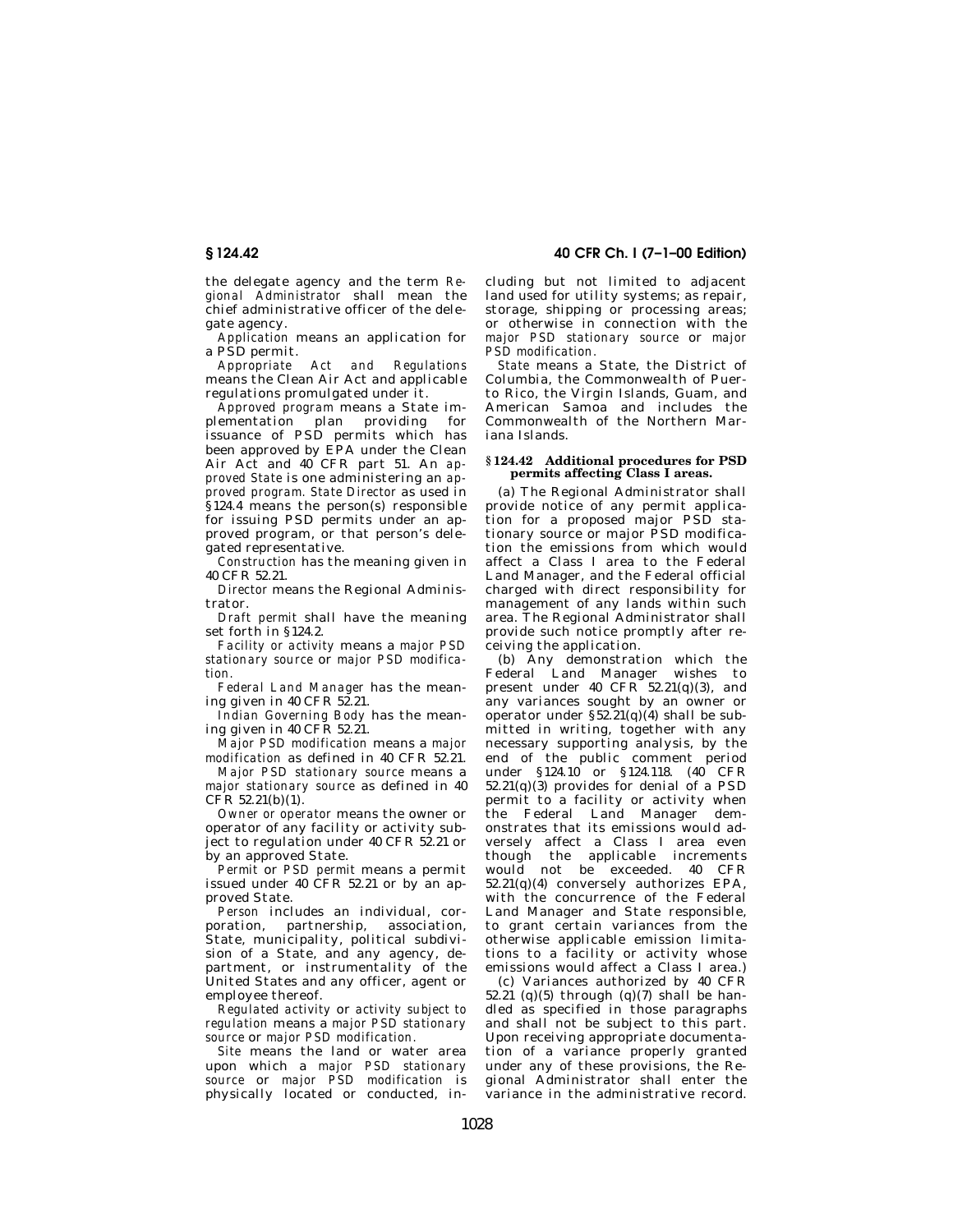Any decisions later made in proceedings under this part concerning that permit shall be consistent with the conditions of that variance.

# **Subpart D—Specific Procedures Applicable to NPDES Permits**

## **§ 124.51 Purpose and scope.**

(a) This subpart sets forth additional requirements and procedures for decisionmaking for the NPDES program.

(b) Decisions on NPDES variance requests ordinarily will be made during the permit issuance process. Variances and other changes in permit conditions ordinarily will be decided through the same notice-and-comment and hearing procedures as the basic permit.

(c) As stated in 40 CFR 131.4, an Indian Tribe that meets the statutory criteria which authorize EPA to treat the Tribe in a manner similar to that in which it treats a State for purposes of the Water Quality Standards program is likewise qualified for such treatment for purposes of State certification of water quality standards pursuant to section  $401(a)(1)$  of the Act and subpart D of this part.

[48 FR 14264, Apr. 1, 1983, as amended at 58 FR 67983, Dec. 22, 1993; 59 FR 64343, Dec. 14, 1994]

#### **§ 124.52 Permits required on a case-bycase basis.**

(a) Various sections of part 122, subpart B allow the Director to determine, on a case-by-case basis, that certain concentrated animal feeding operations (§122.23), concentrated aquatic animal production facilities (§l22.24), storm water discharges (§122.26), and certain other facilities covered by general permits (§122.28) that do not generally require an individual permit may be required to obtain an individual permit because of their contributions to water pollution.

(b) Whenever the Regional Administrator decides that an individual permit is required under this section, except as provided in paragraph (c) of this section, the Regional Administrator shall notify the discharger in writing of that decision and the reasons for it, and shall send an application form with the notice. The discharger must apply for a permit under §122.21 within 60 days of notice, unless permission for a later date is granted by the Regional Administrator. The question whether the designation was proper will remain open for consideration during the public comment period under §124.11 and in any subsequent hearing.

(c) Prior to a case-by-case determination that an individual permit is required for a storm water discharge under this section (see  $$122.26(a)(1)(v)$ ).  $(c)(1)(v)$ , and  $(a)(9)(iii)$  of this chapter), the Regional Administrator may require the discharger to submit a permit application or other information regarding the discharge under section 308 of the CWA. In requiring such information, the Regional Administrator shall notify the discharger in writing and shall send an application form with the notice. The discharger must apply for a permit within 180 days of notice, unless permission for a later date is granted by the Regional Administrator. The question whether the initial designation was proper will remain open for consideration during the public comment period under §124.11 and in any subsequent hearing.

[55 FR 48075, Nov. 16, 1990, as amended at 60 FR 17957, Apr. 7, 1995; 60 FR 19464, Apr. 18, 1995; 60 FR 40235, Aug. 7, 1995; 64 FR 68851, Dec. 8, 1999; 65 FR 30912, May 15, 2000]

### **§ 124.53 State certification.**

(a) Under CWA section 401(a)(1), EPA may not issue a permit until a certification is granted or waived in accordance with that section by the State in which the discharge originates or will originate.

(b) Applications received without a State certification shall be forwarded by the Regional Administrator to the certifying State agency with a request that certification be granted or denied.

(c) If State certification has not been received by the time the draft permit is prepared, the Regional Administrator shall send the certifying State agency:

(1) A copy of a draft permit;

(2) A statement that EPA cannot issue or deny the permit until the certifying State agency has granted or denied certification under §124.55, or waived its right to certify; and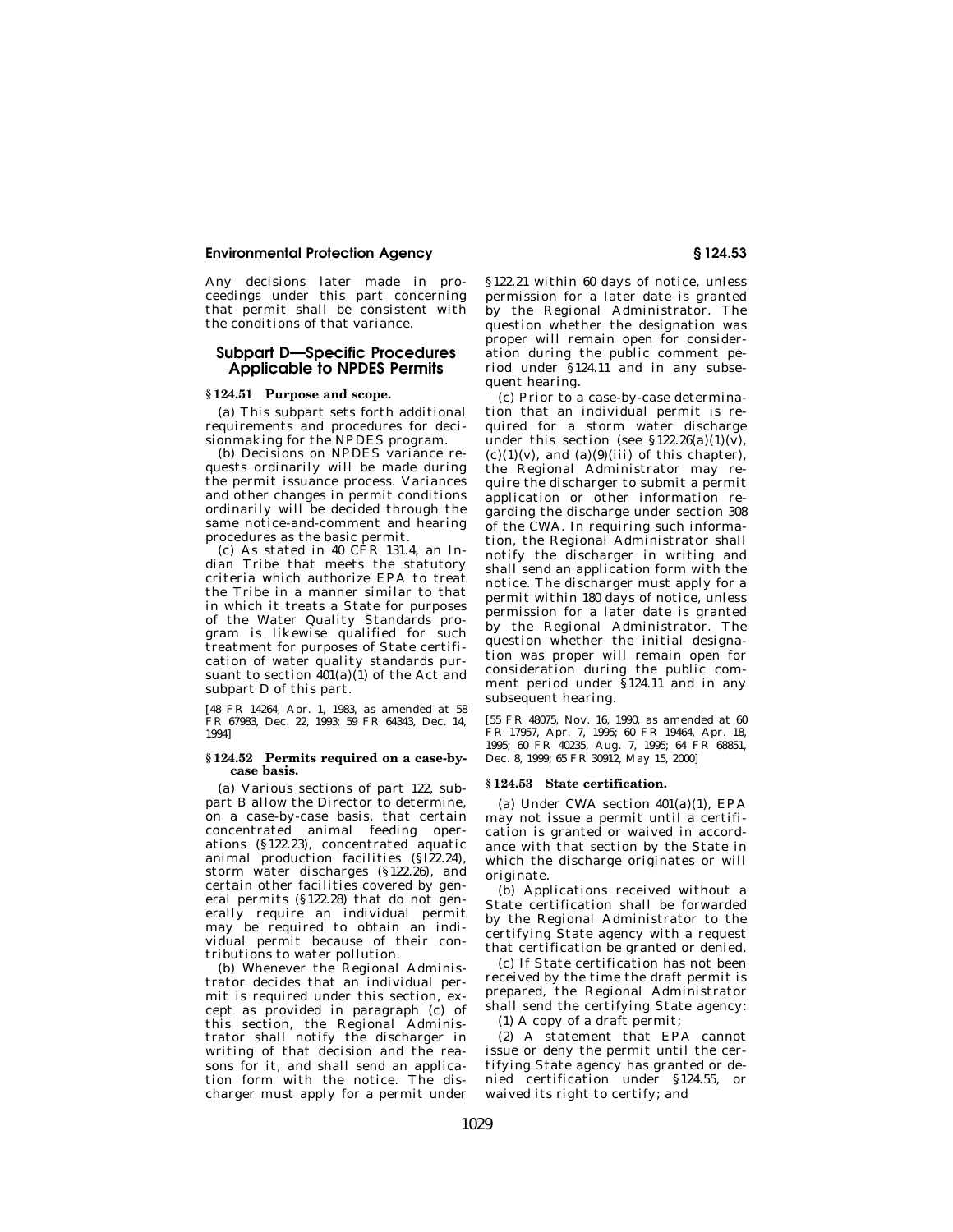(3) A statement that the State will be deemed to have waived its right to certify unless that right is exercised within a specified reasonable time not to exceed 60 days from the date the draft permit is mailed to the certifying State agency unless the Regional Administrator finds that unusual circumstances require a longer time.

(d) State certification shall be granted or denied within the reasonable time specified under paragraph (c)(3) of this section. The State shall send a notice of its action, including a copy of any certification, to the applicant and the Regional Administrator.

(e) State certification shall be in writing and shall include:

(1) Conditions which are necessary to assure compliance with the applicable provisions of CWA sections  $208(e)$ , 301, 302, 303, 306, and 307 and with appropriate requirements of State law;

(2) When the State certifies a draft permit instead of a permit application, any conditions more stringent than those in the draft permit which the State finds necessary to meet the requirements listed in paragraph (e)(1) of this section. For each more stringent condition, the certifying State agency shall cite the CWA or State law references upon which that condition is based. Failure to provide such a citation waives the right to certify with respect to that condition; and

(3) A statement of the extent to which each condition of the draft permit can be made less stringent without violating the requirements of State law, including water quality standards. Failure to provide this statement for any condition waives the right to certify or object to any less stringent condition which may be established during the EPA permit issuance process.

#### **§ 124.54 Special provisions for State certification and concurrence on applications for section 301(h) variances.**

(a) When an application for a permit incorporating a variance request under CWA section 301(h) is submitted to a State, the appropriate State official shall either:

(1) Deny the request for the CWA section 301(h) variance (and so notify the applicant and EPA) and, if the State is

**§ 124.54 40 CFR Ch. I (7–1–00 Edition)**

an approved NPDES State and the permit is due for reissuance, process the permit application under normal procedures; or

(2) Forward a certification meeting the requirements of §124.53 to the Regional Administrator.

(b) When EPA issues a tentative decision on the request for a variance under CWA section 301(h), and no certification has been received under paragraph (a) of this section, the Regional Administrator shall forward the tentative decision to the State in accordance with §124.53(b) specifying a reasonable time for State certification and concurrence. If the State fails to deny or grant certification and concurrence under paragraph (a) of this section within such reasonable time, certification shall be waived and the State shall be deemed to have concurred in the issuance of a CWA section 301(h) variance.

(c) Any certification provided by a State under paragraph (a)(2) of this section shall constitute the State's concurrence (as required by section 301(h)) in the issuance of the permit incorporating a section 301(h) variance subject to any conditions specified therein by the State. CWA section 301(h) certification and concurrence under this section will not be forwarded to the State by EPA for recertification after the permit issuance process; States must specify any conditions required by State law, including water quality standards, in the initial certification.

## **§ 124.55 Effect of State certification.**

(a) When certification is required under CWA section 401(a)(1) no final permit shall be issued:

(1) If certification is denied, or

(2) Unless the final permit incorporates the requirements specified in the certification under §124.53(e).

(b) If there is a change in the State law or regulation upon which a certification is based, or if a court of competent jurisdiction or appropriate State board or agency stays, vacates, or remands a certification, a State which has issued a certification under §124.53 may issue a modified certification or notice of waiver and forward it to EPA. If the modified certification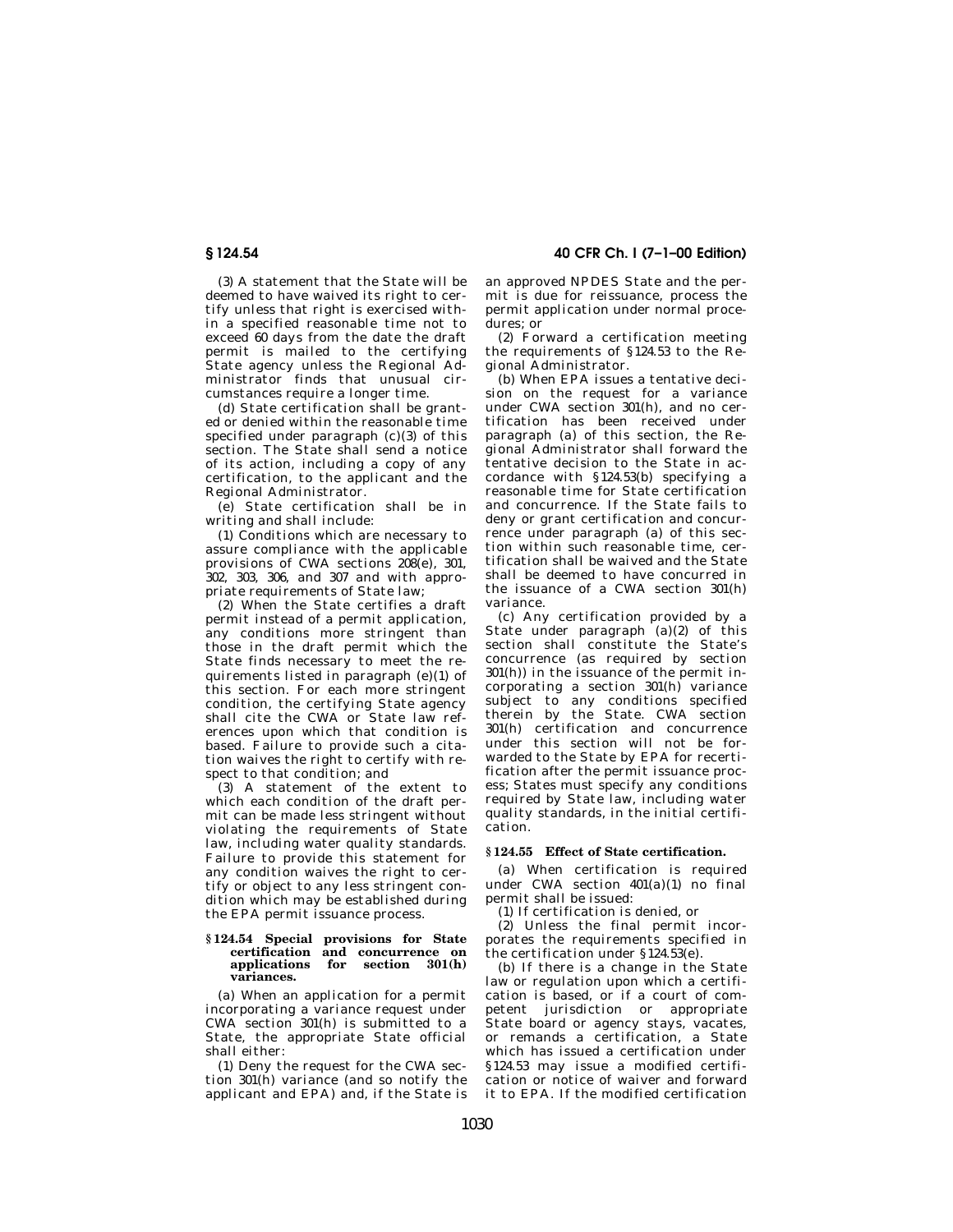is received before final agency action on the permit, the permit shall be consistent with the more stringent conditions which are based upon State law identified in such certification. If the certification or notice of waiver is received after final agency action on the permit, the Regional Administrator may modify the permit on request of the permittee only to the extent necessary to delete any conditions based on a condition in a certification invalidated by a court of competent jurisdiction or by an appropriate State board or agency.

(c) A State may not condition or deny a certification on the grounds that State law allows a less stringent permit condition. The Regional Administrator shall disregard any such certification conditions, and shall consider those conditions or denials as waivers of certification.

(d) A condition in a draft permit may be changed during agency review in any manner consistent with a certification meeting the requirements of §124.53(e). No such changes shall require EPA to submit the permit to the State for recertification.

(e) Review and appeals of limitations and conditions attributable to State certification shall be made through the applicable procedures of the State and may not be made through the procedures in this part.

(f) Nothing in this section shall affect EPA's obligation to comply with §122.47. See CWA section 301(b)(1)(C).

[48 FR 14264, Apr. 1, 1983, as amended at 65 FR 30912, May 15, 2000]

#### **§ 124.56 Fact sheets.**

*(Applicable to State programs, see §123.25 (NPDES).)* In addition to meeting the requirements of §124.8, NPDES fact sheets shall contain the following:

(a) Any calculations or other necessary explanation of the derivation of specific effluent limitations and conditions or standards for sewage sludge use or disposal, including a citation to the applicable effluent limitation guideline, performance standard, or standard for sewage sludge use or disposal as required by §122.44 and reasons why they are applicable or an explanation of how the alternate effluent limitations were developed.

(b)(1) When the draft permit contains any of the following conditions, an explanation of the reasons that such con-.<br>ditions are applicable:

(i) Limitations to control toxic pollutants under §122.44(e) of this chapter;

(ii) Limitations on internal waste streams under §122.45(i) of this chapter;

(iii) Limitations on indicator pollutants under §125.3(g) of this chapter;

(iv) Limitations set on a case-by-case basis under  $$125.3$  (c)(2) or (c)(3) of this chapter, or pursuant to Section 405(d)(4) of the CWA;

(v) Limitations to meet the criteria for permit issuance under §122.4(i) of this chapter, or

(vi) Waivers from monitoring requirements granted under §122.44(a) of this chapter.  $(c)(2)$  or  $(c)(3)$ , or pursuant to Section 405(d)(4) of the CWA.

(2) For every permit to be issued to a treatment works owned by a person other than a State or municipality, an explanation of the Director's decision on regulation of users under §122.44(m).

(c) When appropriate, a sketch or detailed description of the location of the discharge or regulated activity described in the application; and

(d) For EPA-issued NPDES permits, the requirements of any State certification under §124.53.

(e) For permits that include a sewage sludge land application plan under 40 CFR  $501.15(a)(2)(ix)$ , a brief description of how each of the required elements of the land application plan are addressed in the permit.

[48 FR 14264, Apr. 1, 1983, as amended at 49 FR 38051, Sept. 26, 1984; 54 FR 18786, May 2, 1989; 65 FR 30912, May 15, 2000]

#### **§ 124.57 Public notice.**

(a) *Section 316(a) requests (applicable to State programs, see §123.25).* In addition to the information required under §124.10(d)(1), public notice of an NPDES draft permit for a discharge where a CWA section 316(a) request has been filed under §122.21(l) shall include:

(1) A statement that the thermal component of the discharge is subject to effluent limitations under CWA section 301 or 306 and a brief description, including a quantitative statement, of the thermal effluent limitations proposed under section 301 or 306;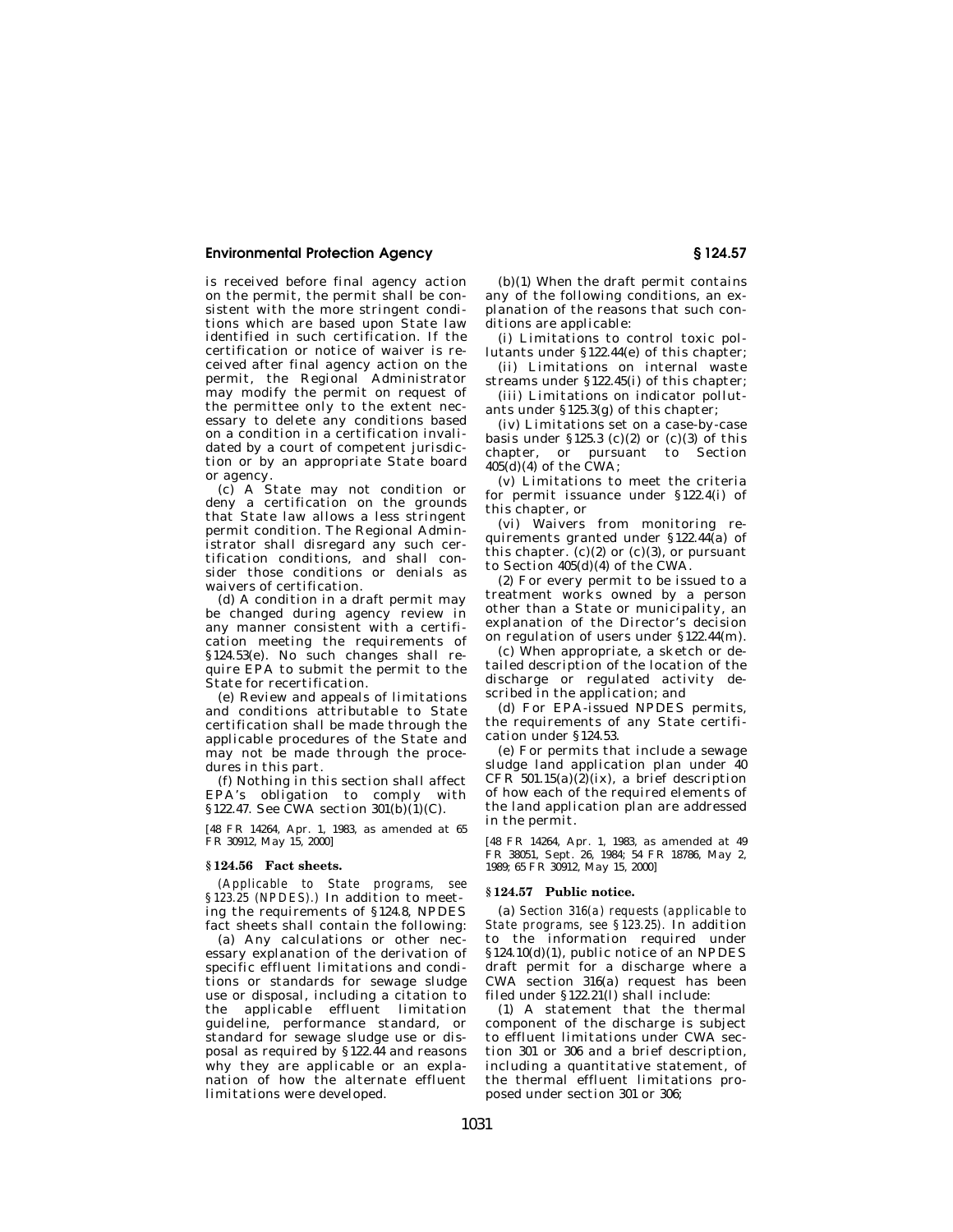(2) A statement that a section 316(a) request has been filed and that alternative less stringent effluent limitations may be imposed on the thermal component of the discharge under section 316(a) and a brief description, including a quantitative statement, of the alternative effluent limitations, if any, included in the request; and

(3) If the applicant has filed an early screening request under §125.72 for a section  $316(a)$  variance, a statement that the applicant has submitted such a plan.

(b) [Reserved]

[48 FR 14264, Apr. 1, 1983; 50 FR 6941, Feb. 19, 1985, as amended at 65 FR 30912, May 15, 2000]

## **§ 124.58 [Reserved]**

#### **§ 124.59 Conditions requested by the Corps of Engineers and other government agencies.**

(*Applicable to State programs, see §123.25* (*NPDES*).)

(a) If during the comment period for an NPDES draft permit, the District Engineer advises the Director in writing that anchorage and navigation of any of the waters of the United States would be substantially impaired by the granting of a permit, the permit shall be denied and the applicant so notified. If the District Engineer advised the Director that imposing specified conditions upon the permit is necessary to avoid any substantial impairment of anchorage or navigation, then the Director shall include the specified conditions in the permit. Review or appeal of denial of a permit or of conditions specified by the District Engineer shall be made through the applicable procedures of the Corps of Engineers, and may not be made through the procedures provided in this part. If the conditions are stayed by a court of competent jurisdiction or by applicable procedures of the Corps of Engineers, those conditions shall be considered stayed in the NPDES permit for the duration of that stay.

(b) If during the comment period the U.S. Fish and Wildlife Service, the National Marine Fisheries Service, or any other State or Federal agency with jurisdiction over fish, wildlife, or public health advises the Director in writing that the imposition of specified condi-

# **§ 124.58 40 CFR Ch. I (7–1–00 Edition)**

tions upon the permit is necessary to avoid substantial impairment of fish, shellfish, or wildlife resources, the Director may include the specified conditions in the permit to the extent they are determined necessary to carry out the provisions of §122.49 and of the CWA.

(c) In appropriate cases the Director may consult with one or more of the agencies referred to in this section before issuing a draft permit and may reflect their views in the statement of basis, the fact sheet, or the draft permit.

[48 FR 14264, Apr. 1, 1983, as amended at 54 FR 258, Jan. 4, 1989]

## **§ 124.60 Issuance and effective date and stays of NPDES permits.**

In addition to the requirements of §§124.15, 124.16, and 124.19, the following provisions apply to NPDES permits:

(a) Notwithstanding the provisions of §124.16(a)(1), if, for any offshore or coastal mobile exploratory drilling rig or coastal mobile developmental drilling rig which has never received a final effective permit to discharge at a 'site," but which is not a "new discharger'' or a ''new source,'' the Regional Administrator finds that compliance with certain permit conditions may be necessary to avoid irreparable environmental harm during the administrative review, he or she may specify in the statement of basis or fact sheet that those conditions, even if contested, shall remain enforceable obligations of the discharger during administrative review.

(b)(1) As provided in §124.16(a), if an appeal of an initial permit decision is filed under §124.19, the force and effect of the contested conditions of the final permit shall be stayed until final agency action under §124.19(f). The Regional Administrator shall notify, in accordance with  $$124.16(a)(2)(ii)$ , the discharger and all interested parties of the uncontested conditions of the final permit that are enforceable obligations of the discharger.

(2) When effluent limitations are contested, but the underlying control technology is not, the notice shall identify the installation of the technology in accordance with the permit compliance schedules (if uncontested)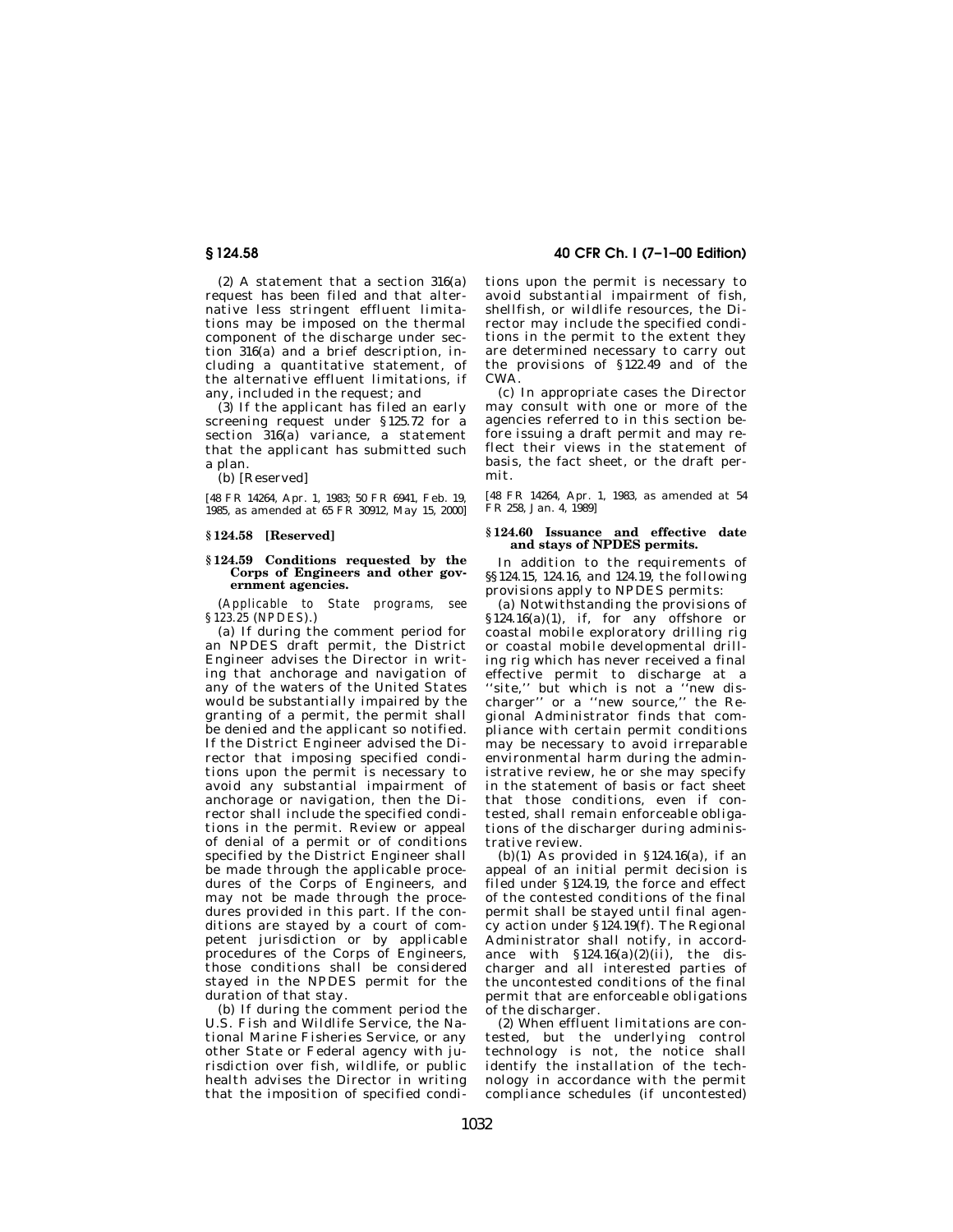as an uncontested, enforceable obligation of the permit.

(3) When a combination of technologies is contested, but a portion of the combination is not contested, that portion shall be identified as uncontested if compatible with the combination of technologies proposed by the requester.

(4) Uncontested conditions, if inseverable from a contested condition, shall be considered contested.

(5) Uncontested conditions shall become enforceable 30 days after the date of notice under paragraph (b)(1) of this section.

(6) Uncontested conditions shall include:

(i) Preliminary design and engineering studies or other requirements necessary to achieve the final permit conditions which do not entail substantial expenditures;

(ii) Permit conditions which will have to be met regardless of the outcome of the appeal under §124.19;

(iii) When the discharger proposed a less stringent level of treatment than that contained in the final permit, any permit conditions appropriate to meet the levels proposed by the discharger, if the measures required to attain that less stringent level of treatment are consistent with the measures required to attain the limits proposed by any other party; and

(iv) Construction activities, such as segregation of waste streams or installation of equipment, which would partially meet the final permit conditions and could also be used to achieve the discharger's proposed alternative conditions.

(c) In addition to the requirements of §124.16(c)(2), when an appeal is filed under §124.19 on an application for a renewal of an existing permit and upon written request from the applicant, the Regional Administrator may delete requirements from the existing permit which unnecessarily duplicate uncontested provisions of the new permit.

[65 FR 30912, May 15, 2000]

## **§ 124.61 Final environmental impact statement.**

No final NPDES permit for a new source shall be issued until at least 30

days after the date of issuance of a final environmental impact statement if one is required under 40 CFR 6.805.

#### **§ 124.62 Decision on variances.**

(*Applicable to State programs, see §123.25 (NPDES).)*

(a) The Director may grant or deny requests for the following variances (subject to EPA objection under §123.44 for State permits):

(1) Extensions under CWA section 301(i) based on delay in completion of a publicly owned treatment works;

(2) After consultation with the Regional Administrator, extensions under CWA section 301(k) based on the use of innovative technology; or

(3) Variances under CWA section  $316(a)$  for thermal pollution.

(b) The State Director may deny, or forward to the Regional Administrator with a written concurrence, or submit to EPA without recommendation a completed request for:

(1) A variance based on the economic capability of the applicant under CWA section 301(c); or

(2) A variance based on water quality related effluent limitations under CWA section  $302(b)(2)$ .

(c) The Regional Administrator may deny, forward, or submit to the EPA Office Director for Water Enforcement and Permits with a recommendation for approval, a request for a variance listed in paragraph (b) of this section that is forwarded by the State Director, or that is submitted to the Regional Administrator by the requester where EPA is the permitting authority.

(d) The EPA Office Director for Water Enforcement and Permits may approve or deny any variance request submitted under paragraph (c) of this section. If the Office Director approves the variance, the Director may prepare a draft permit incorporating the variance. Any public notice of a draft permit for which a variance or modification has been approved or denied shall identify the applicable procedures for appealing that decision under §124.64.

(e) The State Director may deny or forward to the Administrator (or his delegate) with a written concurrence a completed request for: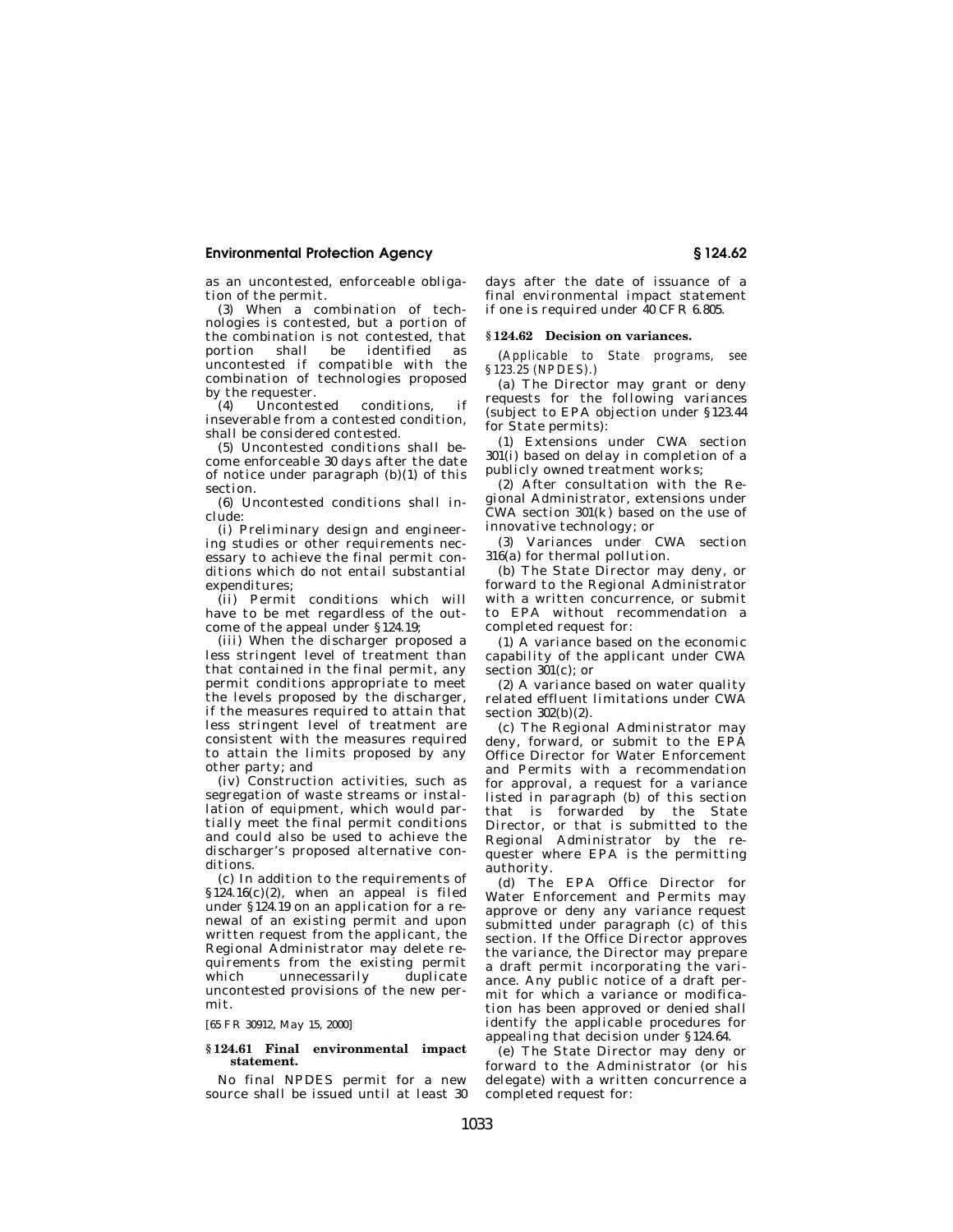(1) A variance based on the presence of ''fundamentally different factors'' from those on which an effluent limitations guideline was based;

(2) A variance based upon certain water quality factors under CWA section  $301(g)$ .

(f) The Administrator (or his delegate) may grant or deny a request for a variance listed in paragraph (e) of this section that is forwarded by the State Director, or that is submitted to EPA by the requester where EPA is the permitting authority. If the Administrator (or his delegate) approves the variance, the State Director or Regional Administrator may prepare a draft permit incorporating the variance. Any public notice of a draft permit for which a variance or modification has been approved or denied shall identify the applicable procedures for appealing that decision under §124.64.

[48 FR 14264, Apr. 1, 1983; 50 FR 6941, Feb. 19, 1985, as amended at 51 FR 16030, Apr. 30, 1986; 54 FR 256, 258, Jan. 4, 1989]

#### **§ 124.63 Procedures for variances when EPA is the permitting authority.**

(a) In States where EPA is the permit issuing authority and a request for a variance is filed as required by §122.21, the request shall be processed as follows:

 $(1)(i)$  If, at the time, that a request for a variance based on the presence of fundamentally different factors or on section 301(g) of the CWA is submitted, the Regional Administrator has received an application under §124.3 for issuance or renewal of that permit, but has not yet prepared a draft permit under §124.6 covering the discharge in question, the Administrator (or his delegate) shall give notice of a tentative decision on the request at the time the notice of the draft permit is prepared as specified in §124.10, unless this would significantly delay the processing of the permit. In that case the processing of the variance request may be separated from the permit in accordance with paragraph  $(a)(3)$  of this section, and the processing of the permit shall proceed without delay.

(ii) If, at the time, that a request for a variance under sections 301(c) or 302(b)(2) of the CWA is submitted, the

# **§ 124.63 40 CFR Ch. I (7–1–00 Edition)**

Regional Administrator has received an application under §124.3 for issuance or renewal of that permit, but has not yet prepared a draft permit under §124.6 covering the discharge in question, the Regional Administrator, after obtaining any necessary concurrence of the EPA Deputy Assistant Administrator for Water Enforcement under §124.62, shall give notice of a tentative decision on the request at the time the notice of the draft permit is prepared as specified in §124.10, unless this would significantly delay the processing of the permit. In that case the processing of the variance request may be separated from the permit in accordance with paragraph (a)(3) of this section, and the processing of the permit shall proceed without delay.

(2) If, at the time that a request for a variance is filed the Regional Administrator has given notice under §124.10 of a draft permit covering the discharge in question, but that permit has not yet become final, administrative proceedings concerning that permit may be stayed and the Regional Administrator shall prepare a new draft permit including a tentative decision on the request, and the fact sheet required by §124.8. However, if this will significantly delay the processing of the existing draft permit or the Regional Administrator, for other reasons, considers combining the variance request and the existing draft permit inadvisable, the request may be separated from the permit in accordance with paragraph  $(a)(3)$  of this section, and the administrative dispositon of the existing draft permit shall proceed without delay.

(3) If the permit has become final and no application under §124.3 concerning it is pending or if the variance request has been separated from a draft permit as described in paragraphs (a) (1) and (2) of this section, the Regional Administrator may prepare a new draft permit and give notice of it under §124.10. This draft permit shall be accompanied by the fact sheet required by §124.8 except that the only matters considered shall relate to the requested variance.

[48 FR 14264, Apr. 1, 1983, as amended at 51 FR 16030, Apr. 30, 1986]